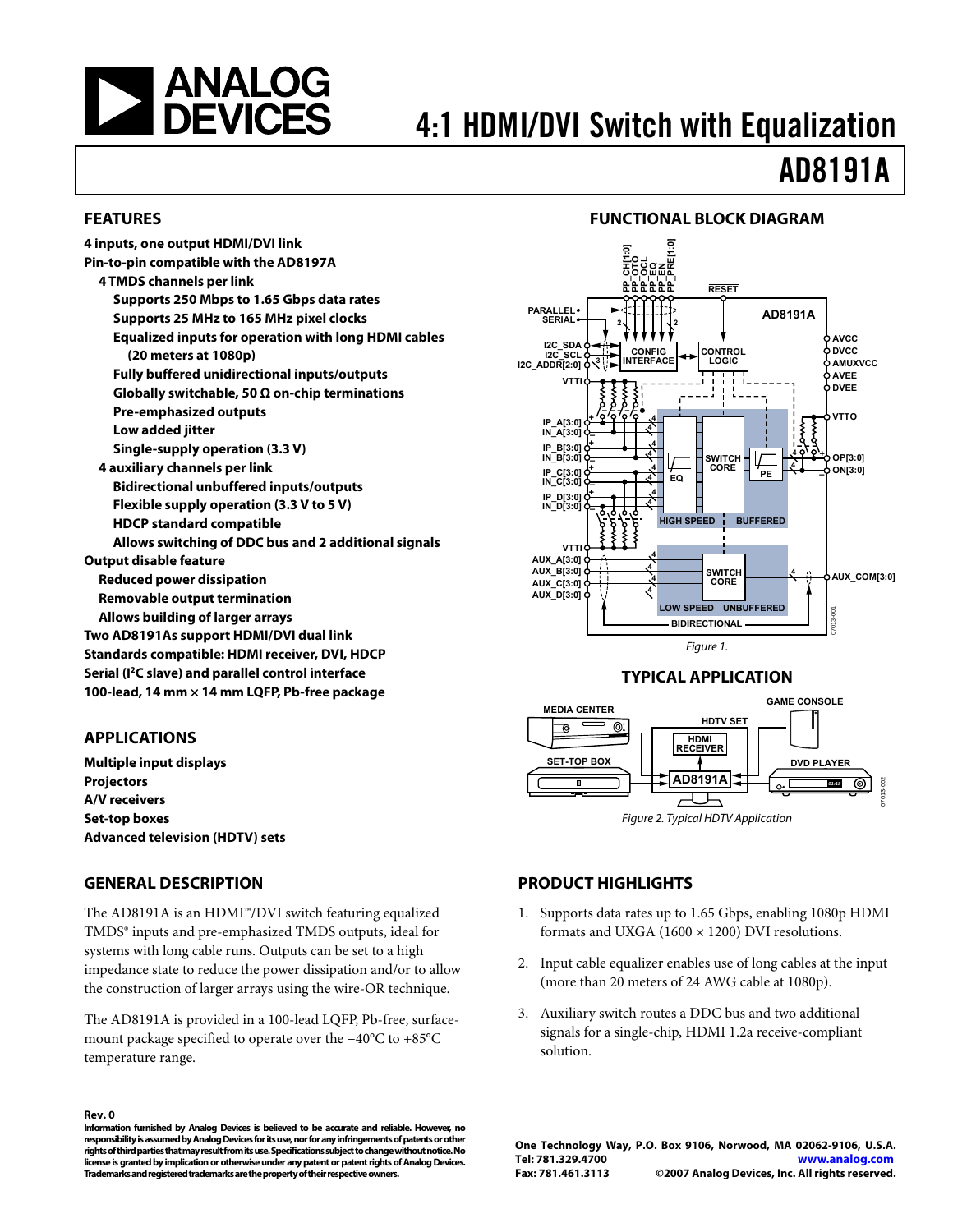## <span id="page-1-0"></span>**TABLE OF CONTENTS**

## Input Termination Pulse Register 1 and Register 2 ............... 19 Receive Equalizer Register 1 and Register 2 ........................... 19 Input Termination Pulse Register 1 and Register 2 ............... 21 Receive Equalizer Register 1 and Register 2 ........................... 21

## **REVISION HISTORY**

11/07-Revision 0: Initial Version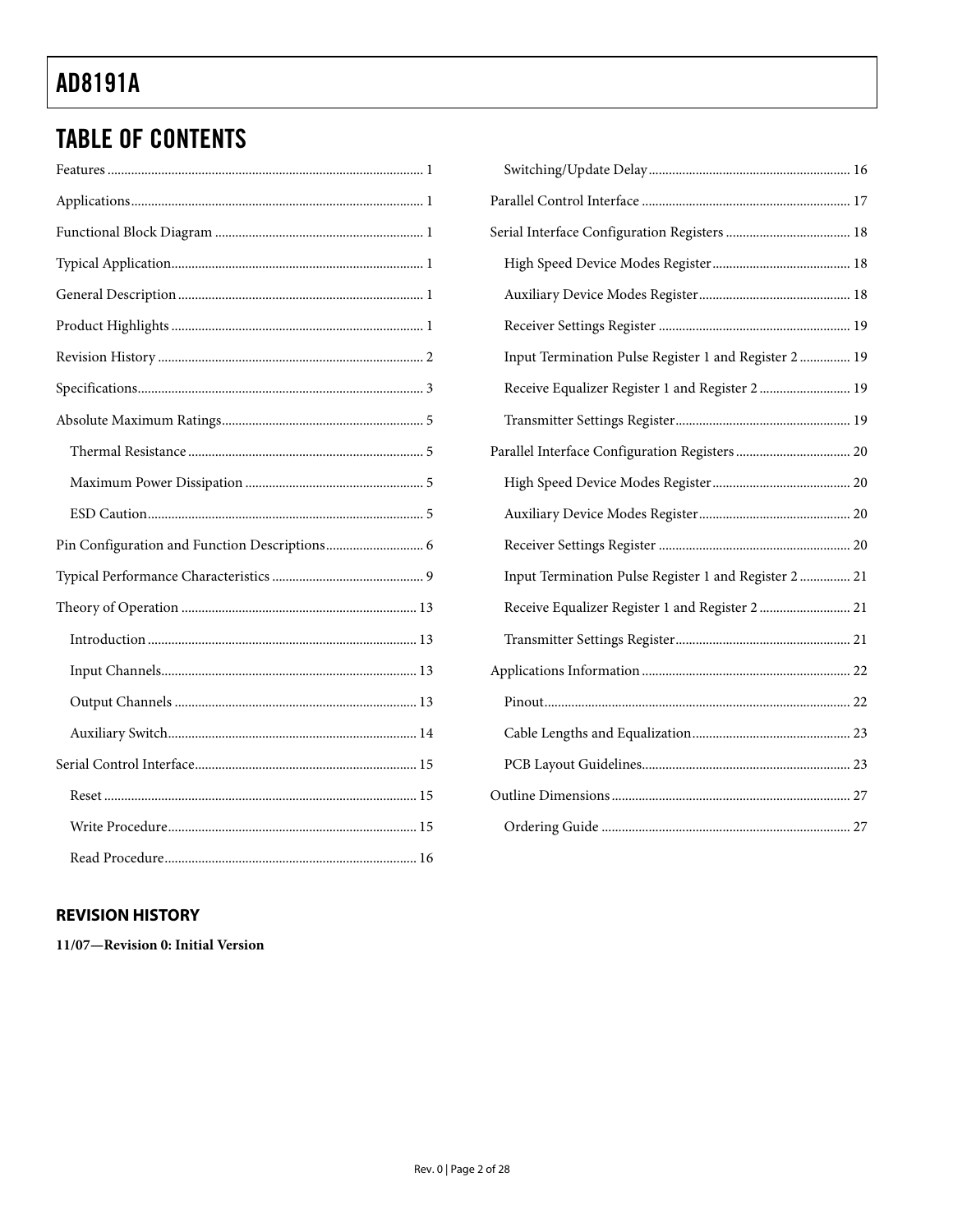## <span id="page-2-0"></span>**SPECIFICATIONS**

 $T_A = 27^{\circ}$ C, AVCC = 3.3 V, VTTI = 3.3 V, VTTO = 3.3 V, DVCC = 3.3 V, AMUXVCC = 5 V, AVEE = 0 V, DVEE = 0 V, differential input swing = 1000 mV, TMDS outputs terminated with external 50  $Ω$  resistors to 3.3 V, unless otherwise noted.

<span id="page-2-1"></span>

| Table 1.                                   |                                                      |              |                |              |           |
|--------------------------------------------|------------------------------------------------------|--------------|----------------|--------------|-----------|
| <b>Parameter</b>                           | <b>Conditions/Comments</b>                           | Min          | <b>Typ</b>     | Max          | Unit      |
| DYNAMIC PERFORMANCE                        |                                                      |              |                |              |           |
| Maximum Data Rate (DR) per Channel         | <b>NRZ</b>                                           | 1.65         |                |              | Gbps      |
| Bit Error Rate (BER)                       | PRBS $2^{23} - 1$                                    |              |                | $10^{-9}$    |           |
| <b>Added Deterministic Jitter</b>          | DR $\leq$ 1.65 Gbps, PRBS 2 <sup>23</sup> - 1        |              | 40             |              | $ps(p-p)$ |
| <b>Added Random Jitter</b>                 |                                                      |              | 2              |              | ps (rms)  |
| Differential Intrapair Skew <sup>1</sup>   | At output                                            |              | $\mathbf{1}$   |              | ps        |
| Differential Interpair Skew <sup>1</sup>   | At output                                            |              | 40             |              | ps        |
| <b>EOUALIZATION PERFORMANCE</b>            |                                                      |              |                |              |           |
| Receiver (Highest Setting) <sup>2</sup>    | Boost frequency = $825$ MHz                          |              | 12             |              | dB        |
| Transmitter (Highest Setting) <sup>3</sup> | Boost frequency = 825 MHz                            |              | 6              |              | dB        |
| <b>INPUT CHARACTERISTICS</b>               |                                                      |              |                |              |           |
| Input Voltage Swing                        | Differential                                         | 150          |                | 1200         | mV        |
| Input Common-Mode Voltage (VICM)           |                                                      | $AVCC - 800$ |                | <b>AVCC</b>  | mV        |
| <b>OUTPUT CHARACTERISTICS</b>              |                                                      |              |                |              |           |
| High Voltage Level                         | Single-ended, high speed channel                     | $AVCC - 10$  |                | $AVCC + 10$  | mV        |
| Low Voltage Level                          | Single-ended, high speed channel                     | $AVCC - 600$ |                | $AVCC - 400$ | mV        |
| Rise/Fall Time (20% to 80%)                |                                                      | 75           | 135            | 200          | ps        |
| <b>INPUT TERMINATION</b>                   |                                                      |              |                |              |           |
| Resistance                                 | Single ended                                         |              | 50             |              | Ω         |
| <b>AUXILIARY CHANNELS</b>                  |                                                      |              |                |              |           |
| On Resistance, RAUX                        |                                                      |              | 100            |              | Ω         |
| On Capacitance, CAUX                       | DC bias = 2.5 V, ac voltage = $3.5$ V, $f = 100$ kHz |              | 8              |              | pF        |
| Input/Output Voltage Range                 |                                                      | <b>DVEE</b>  |                | AMUXVCC      | V         |
| POWER SUPPLY                               |                                                      |              |                |              |           |
| <b>AVCC</b>                                | Operating range                                      | 3            | 3.3            | 3.6          | v         |
| QUIESCENT CURRENT                          |                                                      |              |                |              |           |
| <b>AVCC</b>                                | Outputs disabled                                     | 30           | 40             | 44           | mA        |
|                                            | Outputs enabled, no pre-emphasis                     | 52           | 60             | 66           | mA        |
|                                            | Outputs enabled, maximum pre-emphasis                | 95           | 110            | 122          | mA        |
| <b>VTTI</b>                                | Input termination on <sup>4</sup>                    | 5            | 40             | 54           | mA        |
| <b>VTTO</b>                                | Output termination on, no pre-emphasis               | 35           | 40             | 46           | mA        |
|                                            | Output termination on, maximum pre-emphasis          | 72           | 80             | 90           | mA        |
| <b>DVCC</b>                                |                                                      | 3.2          | $\overline{7}$ | 8            | mA        |
| AMUXVCC                                    |                                                      |              | 0.01           | 0.1          | mA        |
| POWER DISSIPATION                          |                                                      |              |                |              |           |
|                                            | Outputs disabled                                     | 115          | 271            | 361          | mW        |
|                                            | Outputs enabled, no pre-emphasis                     | 384          | 574            | 671          | mW        |
|                                            | Outputs enabled, maximum pre-emphasis                | 704          | 910            | 1050         | mW        |
| <b>TIMING CHARACTERISTICS</b>              |                                                      |              |                |              |           |
| Switching/Update Delay                     | High speed switching register: HS_CH                 |              |                | 200          | ms        |
|                                            | All other configuration registers                    |              |                | 1.5          | ms        |
| <b>RESET Pulse Width</b>                   |                                                      | 50           |                |              | ns        |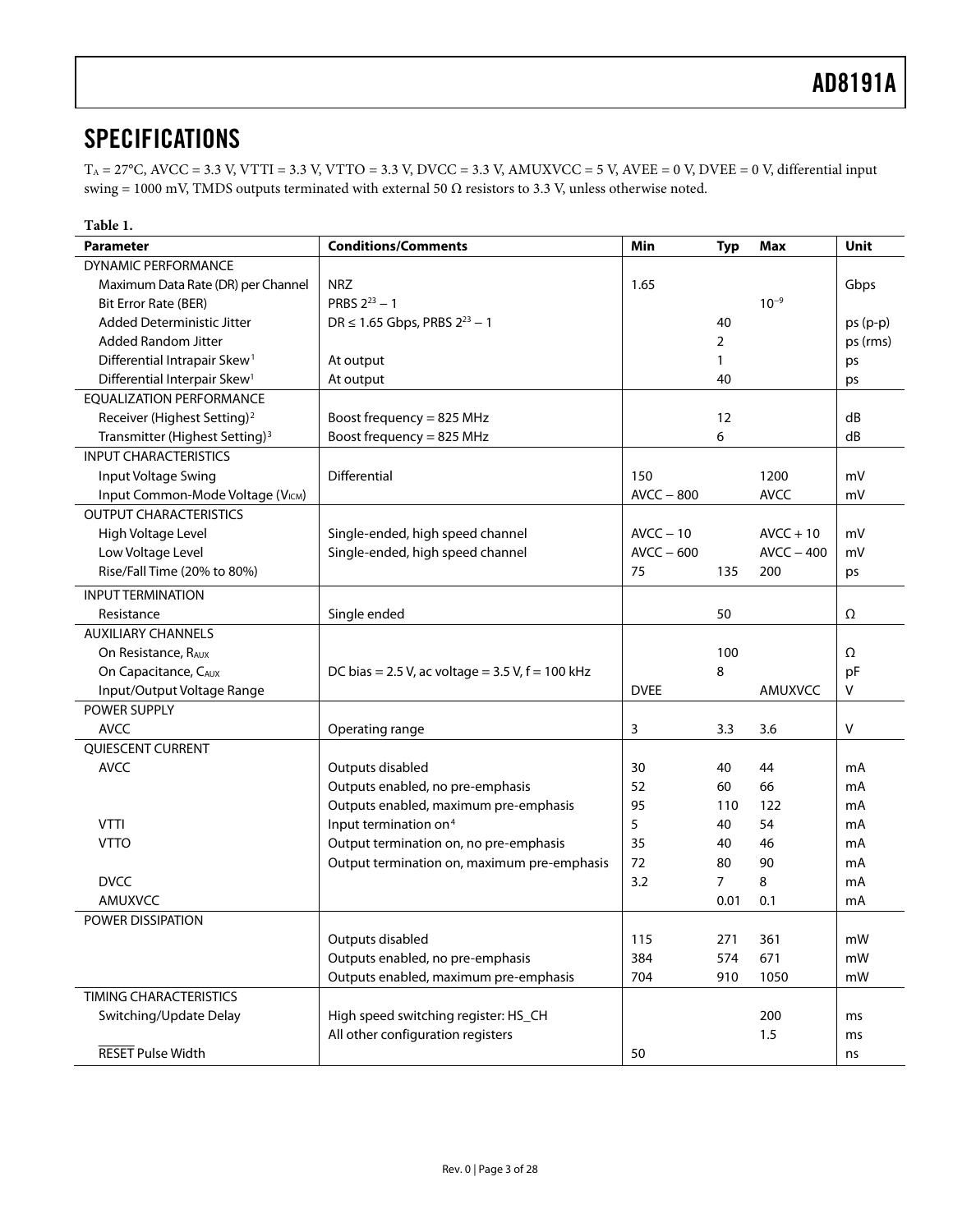<span id="page-3-0"></span>

| <b>Parameter</b>                      | <b>Conditions/Comments</b> | Min            | Typ | Max | Unit         |
|---------------------------------------|----------------------------|----------------|-----|-----|--------------|
| SERIAL CONTROL INTERFACE <sup>5</sup> |                            |                |     |     |              |
| Input High Voltage, V <sub>IH</sub>   |                            | $\overline{2}$ |     |     | V            |
| Input Low Voltage, VIL                |                            |                |     | 0.8 | v            |
| Output High Voltage, V <sub>OH</sub>  |                            | 2.4            |     |     | v            |
| Output Low Voltage, Vol.              |                            |                |     | 0.4 | $\mathsf{V}$ |
| PARALLEL CONTROL INTERFACE            |                            |                |     |     |              |
| Input High Voltage, VIH               |                            |                |     |     | V            |
| Input Low Voltage, VIL                |                            |                |     | 0.8 | $\mathsf{V}$ |

<sup>1</sup> Differential interpair skew is measured between the TMDS pairs of a single link.

<sup>2</sup> AD8191A output meets the transmitter eye diagram as defined in the DVI Standard Revision 1.0 and the HDMI Standard Revision 1.2a.<br><sup>3</sup> Cable output meets the receiver eve diagram mask as defined in the DVI Standard Revi

<sup>3</sup> Cable output meets the receiver eye diagram mask as defined in the DVI Standard Revision 1.0 and the HDMI Standard Revision 1.2a.<br><sup>4</sup> Typical value assumes only the selected HDMI/DVI link is active with nominal signal

maximum limits are measured at the respective extremes of input termination resistance and input voltage swing. 5

The AD8191A is an I<sup>2</sup>C slave and its serial control interface is based on the 3.3 V I<sup>2</sup>C bus specification.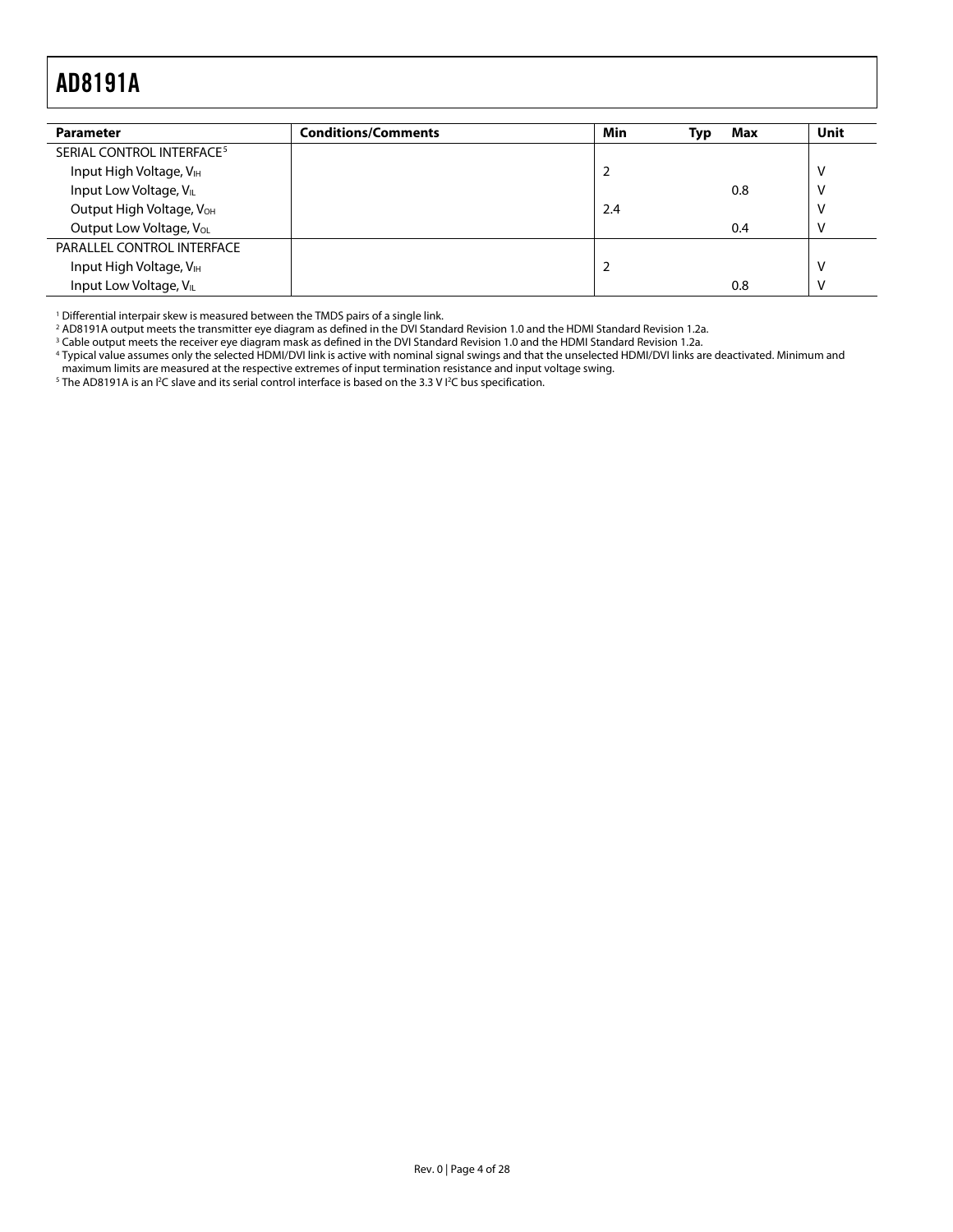## <span id="page-4-0"></span>ABSOLUTE MAXIMUM RATINGS

#### **Table 2.**

<span id="page-4-1"></span>

| <b>Parameter</b>                                               | Rating                                     |
|----------------------------------------------------------------|--------------------------------------------|
| <b>AVCC to AVEE</b>                                            | 3.7V                                       |
| DVCC to DVEE                                                   | 3.7V                                       |
| DVEE to AVEE                                                   | $\pm 0.3$ V                                |
| VTTI                                                           | $AVCC + 0.6 V$                             |
| <b>VTTO</b>                                                    | $AVCC + 0.6 V$                             |
| AMUXVCC                                                        | 5.5V                                       |
| Internal Power Dissipation                                     | 2.2W                                       |
| High Speed Input Voltage                                       | $AVCC - 1.4 V < V_{IN}$<br>$AVCC + 0.6 V$  |
| High Speed Differential Input Voltage                          | 2.0V                                       |
| Low Speed Input Voltage                                        | DVEE $-0.3 V < V_{IN}$<br>$AMUXVCC + 0.6V$ |
| I <sup>2</sup> C <sup>®</sup> and Parallel Logic Input Voltage | DVEE $-0.3 V < V_{IN}$<br>$DVCC + 0.6V$    |
| Storage Temperature Range                                      | $-65^{\circ}$ C to $+125^{\circ}$ C        |
| Operating Temperature Range                                    | $-40^{\circ}$ C to $+85^{\circ}$ C         |
| Junction Temperature                                           | $150^{\circ}$ C                            |

Stresses above those listed under Absolute Maximum Ratings may cause permanent damage to the device. This is a stress rating only; functional operation of the device at these or any other conditions above those indicated in the operational section of this specification is not implied. Exposure to absolute maximum rating conditions for extended periods may affect device reliability.

### **THERMAL RESISTANCE**

 $\theta_{IA}$  is specified for the worst-case conditions: a device soldered in a 4-layer JEDEC circuit board for surface-mount packages. θ<sub>JC</sub> is specified for no airflow.

#### **Table 3. Thermal Resistance**

| Package Type  | UJA | θк | Unit |
|---------------|-----|----|------|
| 100-Lead LOFP | эo  | 19 | /V   |

### **MAXIMUM POWER DISSIPATION**

The maximum power that can be safely dissipated by the AD8191A is limited by the associated rise in junction temperature. The maximum safe junction temperature for plastic encapsulated devices is determined by the glass transition temperature of the plastic, approximately 150°C. Temporarily exceeding this limit may cause a shift in parametric performance due to a change in the stresses exerted on the die by the package.

Exceeding a junction temperature of 175°C for an extended period can result in device failure. To ensure proper operation, it is necessary to observe the maximum power rating as determined by the coefficients in [Table 3](#page-4-1).

### **ESD CAUTION**



ESD (electrostatic discharge) sensitive device. Charged devices and circuit boards can discharge without detection. Although this product features patented or proprietary protection circuitry, damage may occur on devices subjected to high energy ESD. Therefore, proper ESD precautions should be taken to avoid performance degradation or loss of functionality.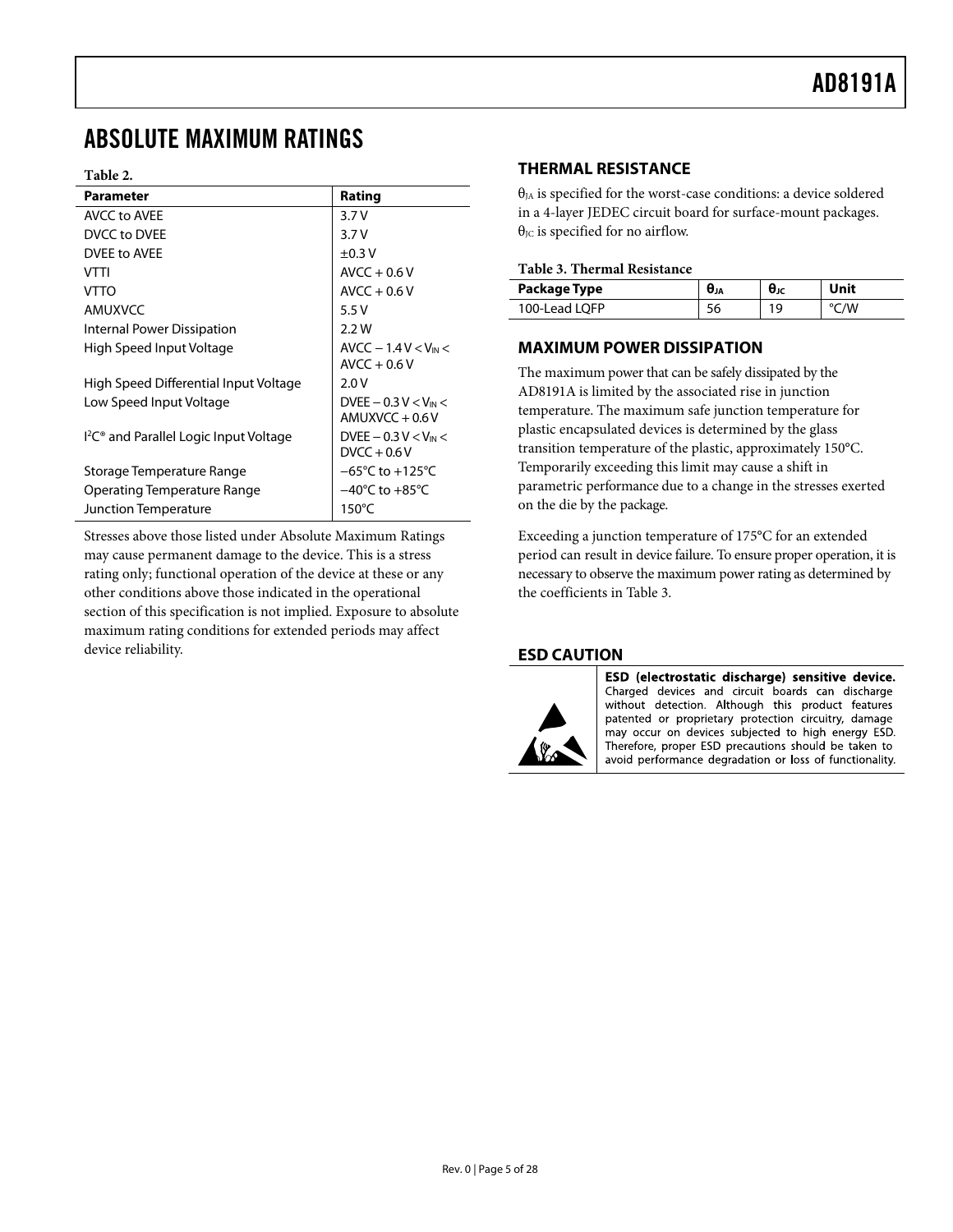## <span id="page-5-0"></span>PIN CONFIGURATION AND FUNCTION DESCRIPTIONS



#### **Table 4. Pin Function Descriptions**

| Pin No.                       | <b>Mnemonic</b>     | Type <sup>1</sup> | <b>Description</b>                                     |
|-------------------------------|---------------------|-------------------|--------------------------------------------------------|
| 1, 13, 22, 54, 63, 75         | <b>AVCC</b>         | Power             | Positive Analog Supply. 3.3 V nominal.                 |
| 2                             | IN BO               | HS I              | High Speed Input Complement.                           |
| 3                             | $IP_B0$             | HS I              | High Speed Input.                                      |
| 4, 10, 16, 25, 51, 60, 66, 72 | <b>AVEE</b>         | Power             | Negative Analog Supply. 0 V nominal.                   |
| 5                             | IN B1               | HS I              | High Speed Input Complement.                           |
| 6                             | $IP_B1$             | HS I              | High Speed Input.                                      |
| 7, 19, 57, 69                 | <b>VTTI</b>         | Power             | Input Termination Supply. Nominally connected to AVCC. |
| 8                             | INB2                | HS I              | High Speed Input Complement.                           |
| 9                             | $IP$ B <sub>2</sub> | HS I              | High Speed Input.                                      |
| 11                            | IN B3               | HS I              | High Speed Input Complement.                           |
| 12                            | IP B3               | HS I              | High Speed Input.                                      |
| 14                            | IN AO               | HS I              | High Speed Input Complement.                           |
| 15                            | $IP_A0$             | HS I              | High Speed Input.                                      |
| 17                            | IN A1               | HS I              | High Speed Input Complement.                           |
| 18                            | IP A1               | HS I              | High Speed Input.                                      |
| 20                            | $IN_A2$             | HS I              | High Speed Input Complement.                           |

07013-003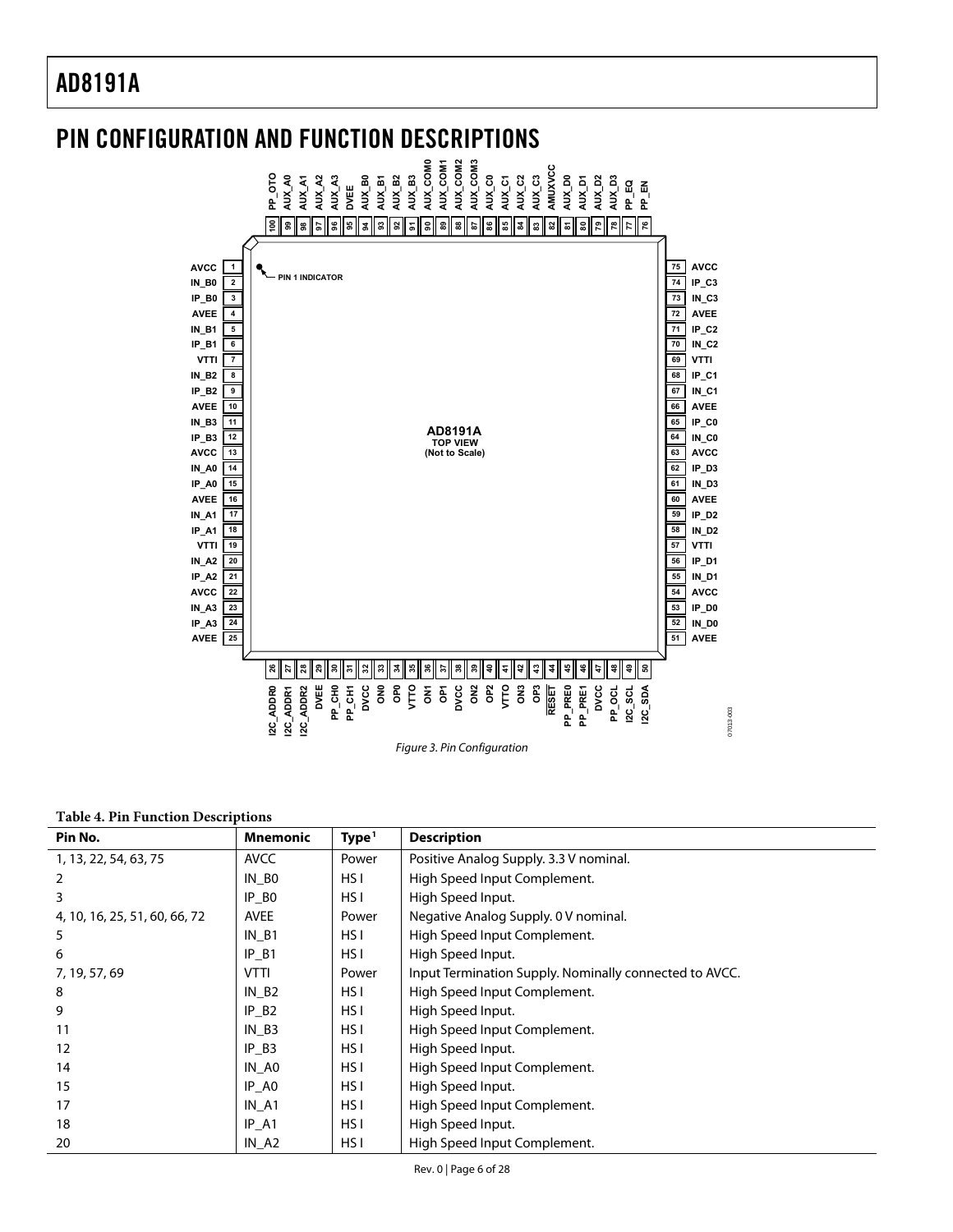| Pin No.    | <b>Mnemonic</b>     | Type <sup>1</sup> | <b>Description</b>                                                    |
|------------|---------------------|-------------------|-----------------------------------------------------------------------|
| 21         | $IP_A2$             | HS <sub>I</sub>   | High Speed Input.                                                     |
| 23         | $IN_A3$             | HS <sub>I</sub>   | High Speed Input Complement.                                          |
| 24         | $IP_A3$             | HS <sub>I</sub>   | High Speed Input.                                                     |
| 26         | I2C_ADDR0           | Control           | I <sup>2</sup> C Address First LSB.                                   |
| 27         | I2C_ADDR1           | Control           | I <sup>2</sup> C Address Second LSB.                                  |
| 28         | I2C_ADDR2           | Control           | I <sup>2</sup> C Address Third LSB.                                   |
| 29, 95     | <b>DVEE</b>         | Power             | Negative Digital and Auxiliary Multiplexer Power Supply. 0 V nominal. |
| 30         | PP_CH0              | Control           | High Speed Source Selection Parallel Interface LSB.                   |
| 31         | PP_CH1              | Control           | High Speed Source Selection Parallel Interface MSB.                   |
| 32, 38, 47 | <b>DVCC</b>         | Power             | Positive Digital Power Supply. 3.3 V nominal.                         |
| 33         | ON <sub>0</sub>     | HS O              | High Speed Output Complement.                                         |
| 34         | OP <sub>0</sub>     | HS O              | High Speed Output.                                                    |
| 35, 41     | <b>VTTO</b>         | Power             | Output Termination Supply. Nominally connected to AVCC.               |
| 36         | ON <sub>1</sub>     | HS O              | High Speed Output Complement.                                         |
| 37         | OP1                 | HS O              | High Speed Output.                                                    |
| 39         | ON <sub>2</sub>     | HS O              | High Speed Output Complement.                                         |
| 40         | OP <sub>2</sub>     | HS O              | High Speed Output.                                                    |
| 42         | ON3                 | HS O              | High Speed Output Complement.                                         |
| 43         | OP3                 | HS O              | High Speed Output.                                                    |
| 44         | <b>RESET</b>        | Control           | Configuration Registers Reset. Normally pulled up to AVCC.            |
| 45         | PP_PRE0             | Control           | High Speed Pre-Emphasis Selection Parallel Interface LSB.             |
| 46         | PP_PRE1             | Control           | High Speed Pre-Emphasis Selection Parallel Interface MSB.             |
| 48         | PP_OCL              | Control           | High Speed Output Current Level Parallel Interface.                   |
| 49         | I2C_SCL             | Control           | I <sup>2</sup> C Clock.                                               |
| 50         | I2C_SDA             | Control           | I <sup>2</sup> C Data.                                                |
| 52         | $IN_$               | HS <sub>I</sub>   | High Speed Input Complement.                                          |
| 53         | $IP$ <sub>D0</sub>  | HS <sub>I</sub>   | High Speed Input.                                                     |
| 55         | $IN_D1$             | HS <sub>I</sub>   | High Speed Input Complement.                                          |
| 56         | $IP_D1$             | HS <sub>I</sub>   | High Speed Input.                                                     |
| 58         | $IN_D2$             | HS <sub>I</sub>   | High Speed Input Complement.                                          |
| 59         | $IP_D2$             | HS I              | High Speed Input.                                                     |
| 61         | $IN_D3$             | HS I              | High Speed Input Complement.                                          |
| 62         | $IP$ <sub>-D3</sub> | HS <sub>I</sub>   | High Speed Input.                                                     |
| 64         | $IN\_CO$            | HS <sub>I</sub>   | High Speed Input Complement.                                          |
| 65         | IP_CO               | HS <sub>I</sub>   | High Speed Input.                                                     |
| 67         | $IN_C1$             | HS <sub>I</sub>   | High Speed Input Complement.                                          |
| 68         | $IP_C1$             | HS <sub>I</sub>   | High Speed Input.                                                     |
| 70         | $IN_C2$             | HS <sub>I</sub>   | High Speed Input Complement.                                          |
| 71         | $IP_C2$             | HS <sub>I</sub>   | High Speed Input.                                                     |
| 73         | $IN_C3$             | HS <sub>I</sub>   | High Speed Input Complement.                                          |
| 74         | $IP_C3$             | HS <sub>I</sub>   | High Speed Input.                                                     |
| 76         | PP_EN               | Control           | High Speed Output Enable Parallel Interface.                          |
| 77         | PP_EQ               | Control           | High Speed Equalization Selection Parallel Interface.                 |
| 78         | AUX D3              | LS I/O            | Low Speed Input/Output.                                               |
| 79         | AUX_D2              | LS I/O            | Low Speed Input/Output.                                               |
| 80         | AUX_D1              | LS I/O            | Low Speed Input/Output.                                               |
| 81         | AUX_D0              | LS I/O            | Low Speed Input/Output.                                               |
| 82         | AMUXVCC             | Power             | Positive Auxiliary Multiplexer Supply. 5 V typical.                   |
| 83         | AUX_C3              | LS I/O            | Low Speed Input/Output.                                               |
| 84         | AUX_C2              | LS I/O            | Low Speed Input/Output.                                               |
| 85         | AUX_C1              | LS I/O            | Low Speed Input/Output.                                               |
| 86         | AUX_C0              | LS I/O            | Low Speed Input/Output.                                               |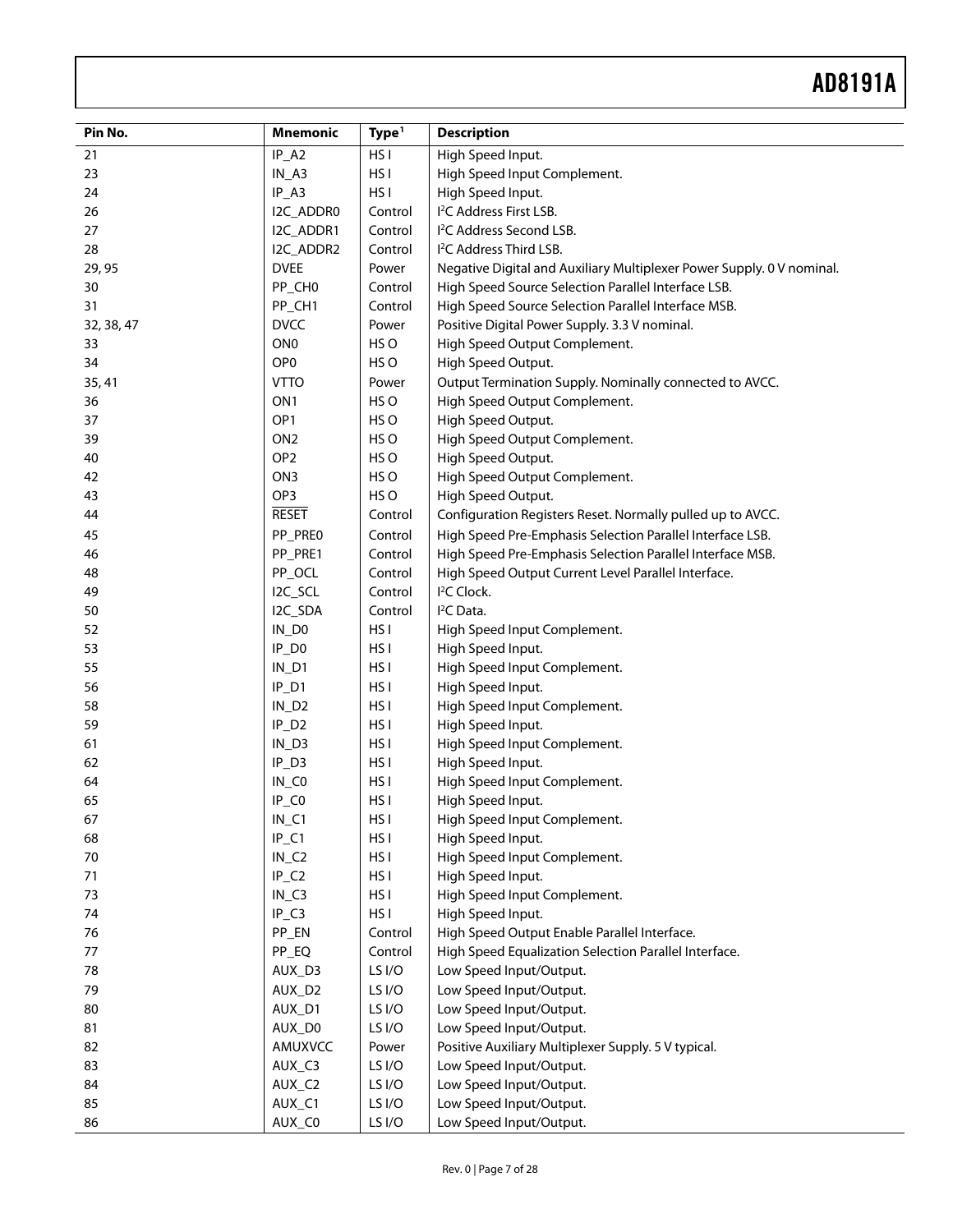l.

<span id="page-7-1"></span><span id="page-7-0"></span>

| Pin No. | <b>Mnemonic</b> | Type <sup>1</sup> | <b>Description</b>                                          |
|---------|-----------------|-------------------|-------------------------------------------------------------|
| 87      | AUX COM3        | LS I/O            | Low Speed Common Input/Output.                              |
| 88      | AUX COM2        | LS I/O            | Low Speed Common Input/Output.                              |
| 89      | AUX COM1        | LS I/O            | Low Speed Common Input/Output.                              |
| 90      | AUX COMO        | LS I/O            | Low Speed Common Input/Output.                              |
| 91      | AUX B3          | LS I/O            | Low Speed Input/Output.                                     |
| 92      | AUX B2          | LS I/O            | Low Speed Input/Output.                                     |
| 93      | AUX B1          | LS I/O            | Low Speed Input/Output.                                     |
| 94      | AUX BO          | LS I/O            | Low Speed Input/Output.                                     |
| 96      | AUX A3          | LS I/O            | Low Speed Input/Output.                                     |
| 97      | AUX A2          | LS I/O            | Low Speed Input/Output.                                     |
| 98      | AUX A1          | LS $I/O$          | Low Speed Input/Output.                                     |
| 99      | AUX AO          | LS I/O            | Low Speed Input/Output.                                     |
| 100     | PP OTO          | Control           | High Speed Output Termination Selection Parallel Interface. |

 $<sup>1</sup>$  HS = high speed, LS = low speed, l = input, O = output.</sup>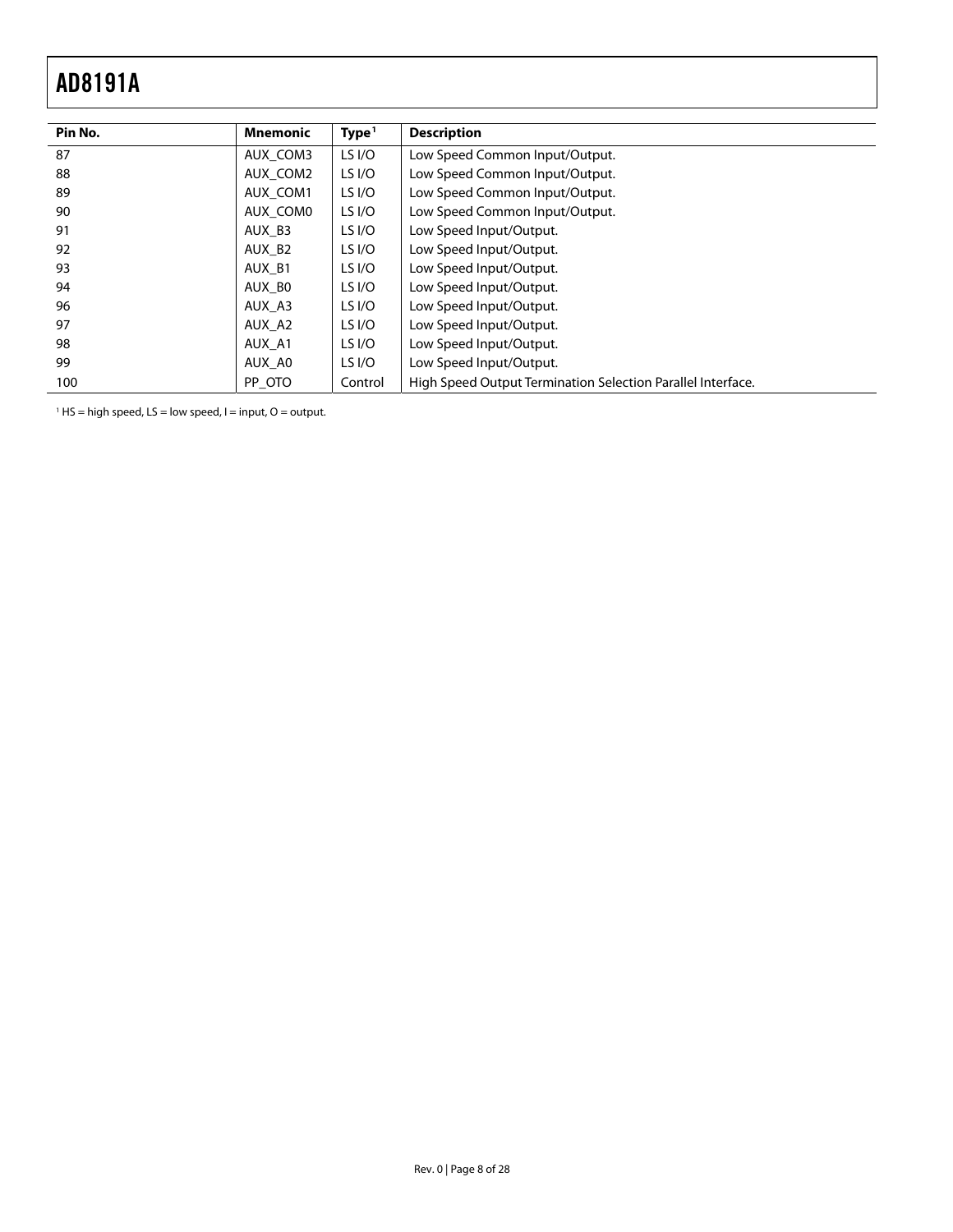## <span id="page-8-0"></span>TYPICAL PERFORMANCE CHARACTERISTICS

 $T_A = 27^{\circ}$ C, AVCC = 3.3 V, VTTI = 3.3 V, VTTO = 3.3 V, DVCC = 3.3 V, AMUXVCC = 5 V, AVEE = 0 V, DVEE = 0 V, differential input swing = 1000 mV, TMDS outputs terminated with external 50 Ω resistors to 3.3 V, pattern = PRBS  $2^7 - 1$ , data rate = 1.65 Gbps, unless otherwise noted.

<span id="page-8-1"></span>

**0.125UI/DIV AT 1.65Gbps** Figure 6. Rx Eye Diagram at TP2 (Cable = 20 meters, 24 AWG)

Figure 8. Rx Eye Diagram at TP3, EQ = 12 dB (Cable = 20 meters, 24 AWG)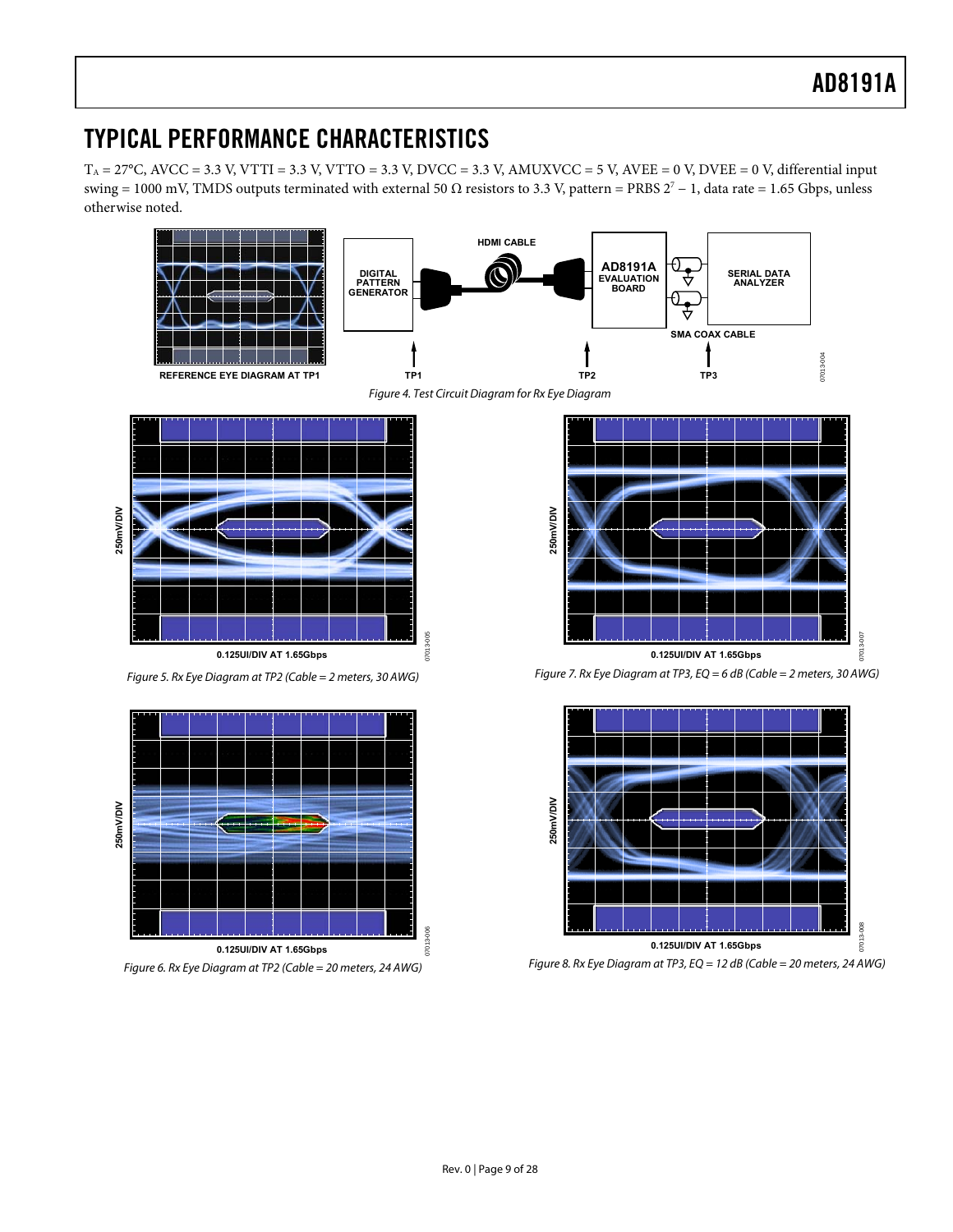$T_A = 27^{\circ}$ C, AVCC = 3.3 V, VTTI = 3.3 V, VTTO = 3.3 V, DVCC = 3.3 V, AMUXVCC = 5 V, AVEE = 0 V, DVEE = 0 V, differential input swing = 1000 mV, TMDS outputs terminated with external 50 Ω resistors to 3.3 V, pattern = PRBS  $2^7 - 1$ , data rate = 1.65 Gbps, unless otherwise noted.



Figure 9. Test Circuit Diagram for Tx Eye Diagrams

07013-010

07013-010

<span id="page-9-0"></span>

Figure 10. Tx Eye Diagram at TP2, PE = 2 dB





Figure 12. Tx Eye Diagram at TP3, PE = 2 dB (Cable = 2 meters, 30 AWG)



Figure 13. Tx Diagram at TP3, PE = 6 dB (Cable = 10 meters, 28 AWG)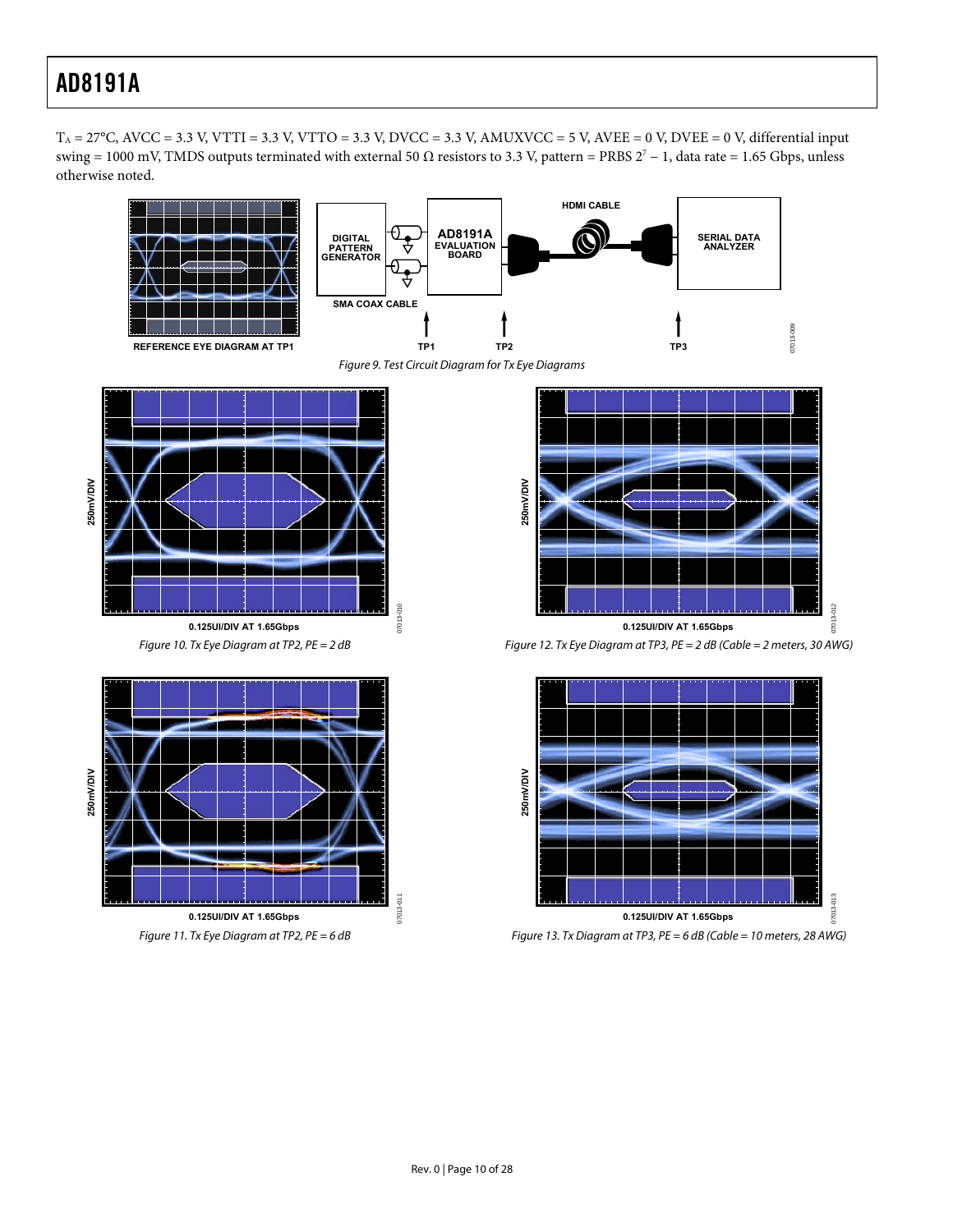$T_A = 27^{\circ}$ C, AVCC = 3.3 V, VTTI = 3.3 V, VTTO = 3.3 V, DVCC = 3.3 V, AMUXVCC = 5 V, AVEE = 0 V, DVEE = 0 V, differential input swing = 1000 mV, TMDS outputs terminated with external 50 Ω resistors to 3.3 V, pattern = PRBS  $2^7 - 1$ , data rate = 1.65 Gbps, unless otherwise noted.



Figure 14. Jitter vs. Input Cable Length (See [Figure 4](#page-8-1) for Test Setup)





Figure 17. Jitter vs. Output Cable Length (See [Figure 9](#page-9-0) for Test Setup)

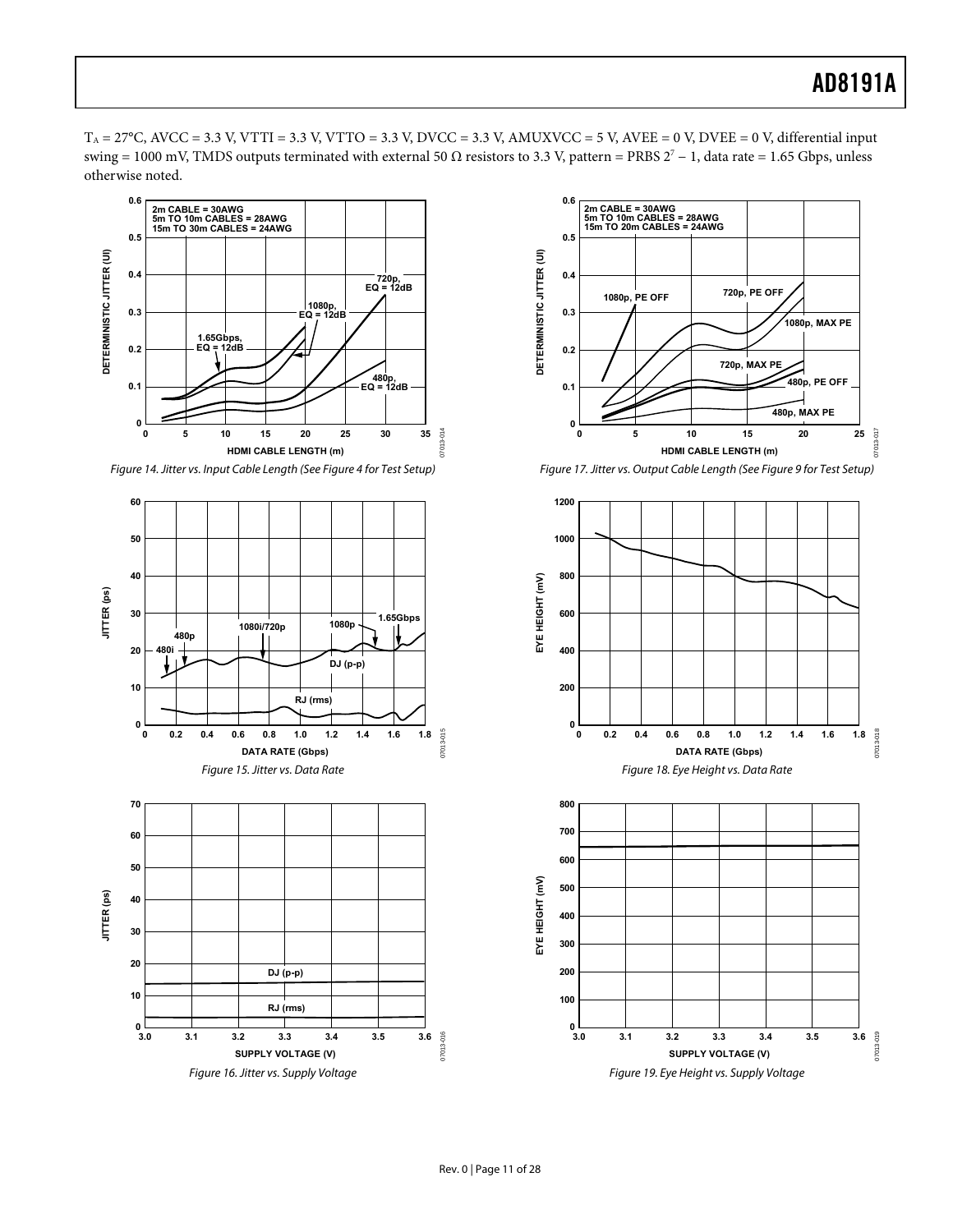$T_A = 27^{\circ}$ C, AVCC = 3.3 V, VTTI = 3.3 V, VTTO = 3.3 V, DVCC = 3.3 V, AMUXVCC = 5 V, AVEE = 0 V, DVEE = 0 V, differential input swing = 1000 mV, TMDS outputs terminated with external 50 Ω resistors to 3.3 V, pattern = PRBS  $2^7 - 1$ , data rate = 1.65 Gbps, unless otherwise noted.





Figure 24. Differential Input Termination Resistance vs. Temperature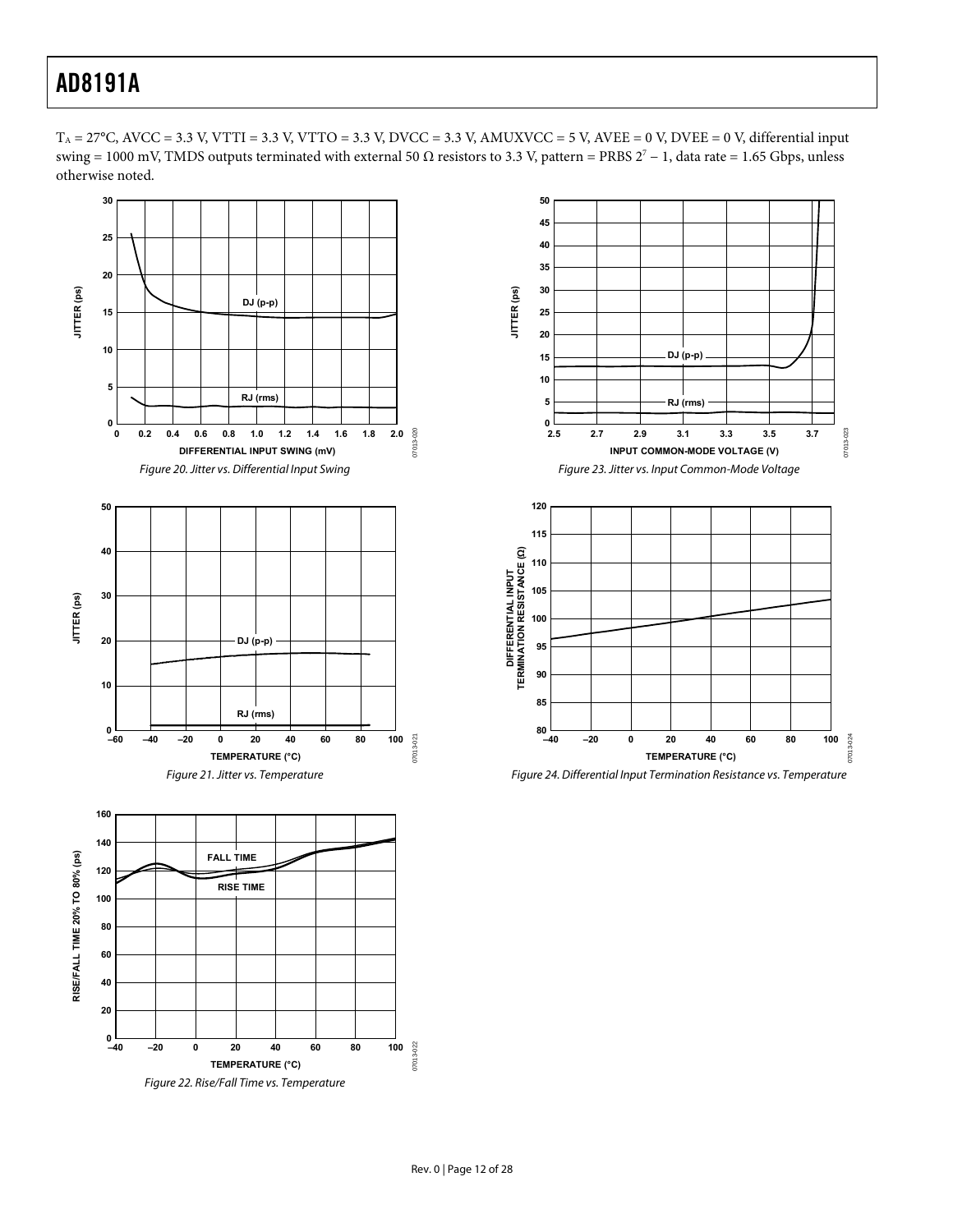## <span id="page-12-0"></span>THEORY OF OPERATION

### **INTRODUCTION**

The primary function of the AD8191A is to switch one of four (HDMI or DVI) single-link sources to one output. Each HDMI/ DVI link consists of four differential, high speed channels and four auxiliary single-ended, low speed control signals. The high speed channels include a data-word clock and three transition minimized differential signaling (TMDS) data channels running at  $10\times$  the data-word clock frequency for data rates up to 1.65 Gbps. The four low speed control signals are 5 V tolerant bidirectional lines that can carry configuration signals, HDCP encryption, and other information, depending upon the specific application.

All four high speed TMDS channels in a given link are identical; that is, the pixel clock can be run on any of the four TMDS channels. Transmit and receive channel compensation is provided for the high speed channels where the user can (manually) select among a number of fixed settings.

The AD8191A has two control interfaces. Users have the option of controlling the part through either the parallel control interface or the I<sup>2</sup>C serial control interface. The AD8191A has eight userprogrammable I2 C slave addresses to allow multiple AD8191As to be controlled by a single I<sup>2</sup>C bus. A RESET pin is provided to restore the control registers of the AD8191A to default values. In all cases, serial programming values override any prior parallel programming values, and any use of the serial control interface disables the parallel control interface until the AD8191A is reset.

### **INPUT CHANNELS**

<span id="page-12-2"></span>Each high speed input differential pair terminates to the 3.3 V VTTI power supply through a pair of single-ended 50  $\Omega$  on-chip resistors, as shown in [Figure 25](#page-12-1). The input terminations can be optionally disconnected for approximately 100 ms following a source switch. The user can program which of the 16 high speed input channels employs this feature by selectively programming the associated RX\_PT bits in the input termination pulse registers through the serial control interface. Additionally, all the input terminations can be disconnected by programming the RX\_TO bit in the receiver settings register. By default, the input termination is enabled. The input terminations are enabled and cannot be switched when programming the AD8191A through the parallel control interface.

<span id="page-12-1"></span>

The input equalizer can be manually configured to provide two different levels of high frequency boost: 6 dB or 12 dB. The user can individually control the equalization level of the eight high speed input channels by selectively programming the associated RX\_EQ bits in the receive equalizer register through the serial control interface. Alternately, the user can globally control the equalization level of all eight high speed input channels by setting the PP\_EQ pin of the parallel control interface. No specific cable length is suggested for a particular equalization setting because cable performance varies widely between manufacturers; however, in general, the equalization of the AD8191A can be set to 12 dB without degrading the signal integrity, even for short input cables. At the 12 dB setting, the AD8191A can equalize more than 20 meters of 24 AWG cable at 1.65 Gbps.

### **OUTPUT CHANNELS**

Each high speed output differential pair is terminated to the 3.3 V VTTO power supply through a 50  $\Omega$  on-chip resistor (see [Figure 26](#page-12-2)). This termination is user-selectable; it can be turned on or off by programming the TX\_PTO bit of the transmitter settings register through the serial control interface, or by setting the PP\_OTO pin of the parallel control interface.



Figure 26. High Speed Output Simplified Schematic

07013-026

The output termination resistors of the AD8191A back-terminate the output TMDS transmission lines. These back-terminations act to absorb reflections from impedance discontinuities on the output traces, improving the signal integrity of the output traces and adding flexibility to how the output traces can be routed. For example, interlayer vias can be used to route the AD8191A TMDS outputs on multiple layers of the PCB without severely degrading the quality of the output signal.

The AD8191A output has a disable feature that places the outputs in a tristate mode. This mode is enabled by programming the HS\_EN bit of the high speed device modes register through the serial control interface or by setting the PP\_EN pin of the parallel control interface. Larger wire-OR'ed arrays can be constructed using the AD8191A in this mode.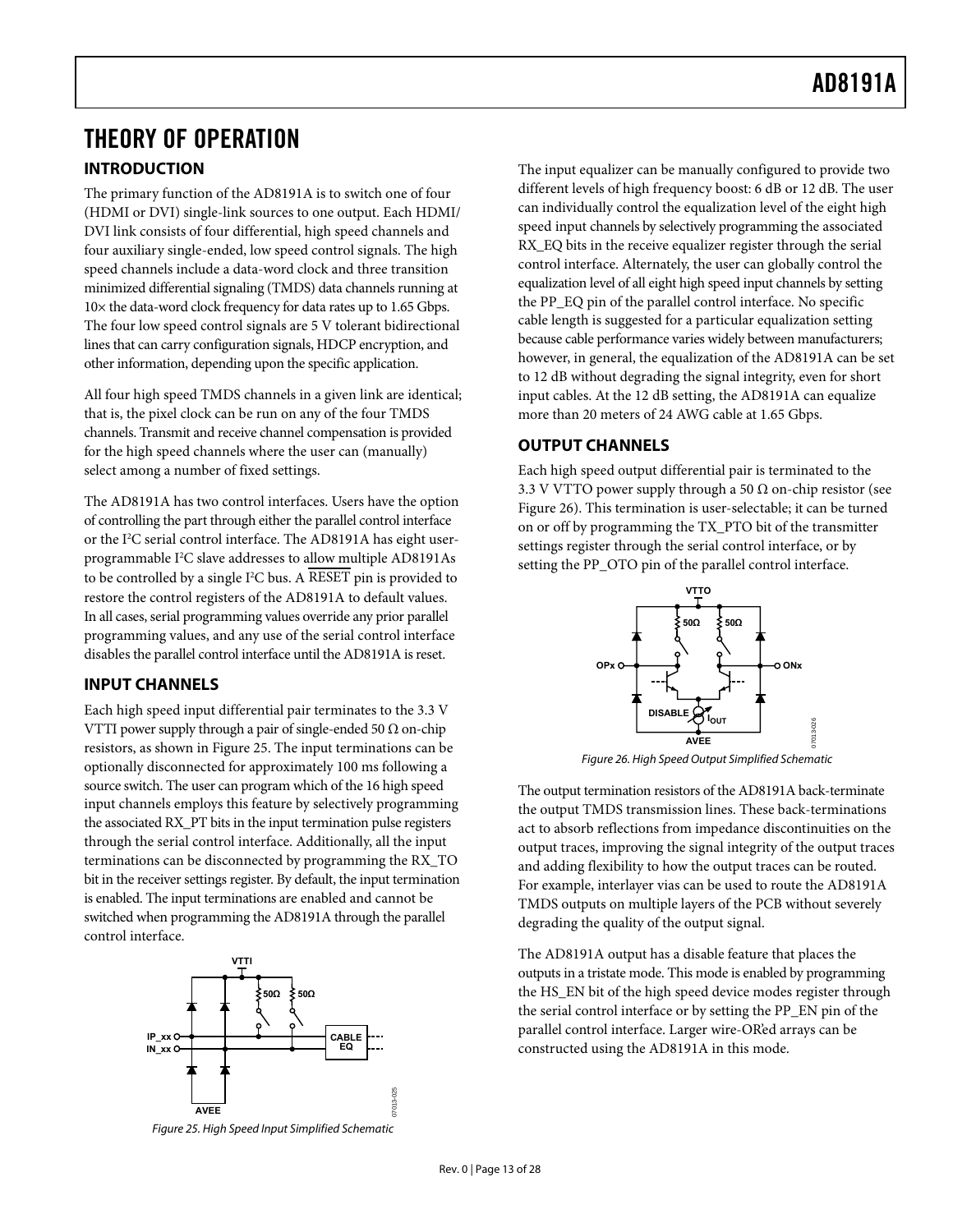<span id="page-13-0"></span>The AD8191A requires output termination resistors when the high speed outputs are enabled. Termination can be internal and/or external. The internal terminations of the AD8191A are enabled by programming the TX\_PTO bit of the transmitter settings register or by setting the PP\_OTO pin of the parallel control interface. The internal terminations of the AD8191A default to the setting indicated by PP\_OTO upon reset. External terminations can be provided either by on-board resistors or by the input termination resistors of an HDMI/DVI receiver. If both the internal terminations are enabled and external terminations are present, set the output current level to 20 mA by programming the TX\_OCL bit of the transmitter settings register through the serial control interface or by setting the PP\_OCL pin of the parallel control interface. The output current level defaults to the level indicated by PP\_OCL upon reset. If only external terminations are provided (if the internal terminations are disabled), set the output current level to 10 mA by programming the TX\_OCL bit of the transmitter settings register or by setting the PP\_OCL pin of the parallel control interface. The high speed outputs must be disabled if there are no output termination resistors present in the system.

The output pre-emphasis can be manually configured to provide one of four different levels of high frequency boost. The specific boost level is selected by programming the TX\_PE bits of the transmitter settings register through the serial control interface, or by setting the PP\_PE bus of the parallel control interface. No specific cable length is suggested for a particular pre-emphasis setting because cable performance varies widely between manufacturers.

## **AUXILIARY SWITCH**

The auxiliary (low speed) lines have no amplification. They are routed using a passive switch that is bandwidth compatible with the standard speed  $I^2C$ . The schematic equivalent for this passive connection is shown in [Figure 27](#page-13-1).



<span id="page-13-2"></span><span id="page-13-1"></span>AUX\_A0 to AUX\_COM0 Routing Example

When turning off the AD8191A, care needs to be taken with the AMUXVCC supply to ensure that the auxiliary multiplexer pins remain in a high impedance state. A scenario that illustrates this requirement is one where the auxiliary multiplexer is used to switch the display data channel (DDC) bus. In some applications, additional devices can be connected to the DDC bus (such as an EEPROM with EDID information) upstream of the AD8191A. Extended display identification data (EDID) is a VESA standarddefined data format for conveying display configuration information to sources to optimize display use. EDID devices may need to be available via the DDC bus, regardless of the state of the AD8191A and any downstream circuit. For this configuration, the auxiliary inputs of the powered down AD8191A need to be in a high impedance state to avoid pulling down on the DDC lines and preventing these other devices from using the bus.

The AD8191A requires 5 V on its supply pin, AMUXVCC, in order for the AUXMUX channels to be high impedance. When a TV is turned off, it cannot provide such a supply; however, it can be provided from any HDMI source that is plugged into it. A Schottky diode network, as shown in [Figure 28,](#page-13-2) uses the 5 V supply (Pin 18) from any HDMI/DVI source to power AMUXVCC and guarantee high impedance of the auxiliary multiplexer pins. The AMUXVCC supply does not draw any significant static current. The use of diodes ensures that connected HDMI sources do not load this circuit if their 5 V pin is low impedance when turned off. The 100 kΩ resistor ensures that a minimum of current flows through the diodes to keep them forward biased.

This precaution does not need to be taken if the DDC peripheral circuitry is connected to the bus downstream of the AD8191A.



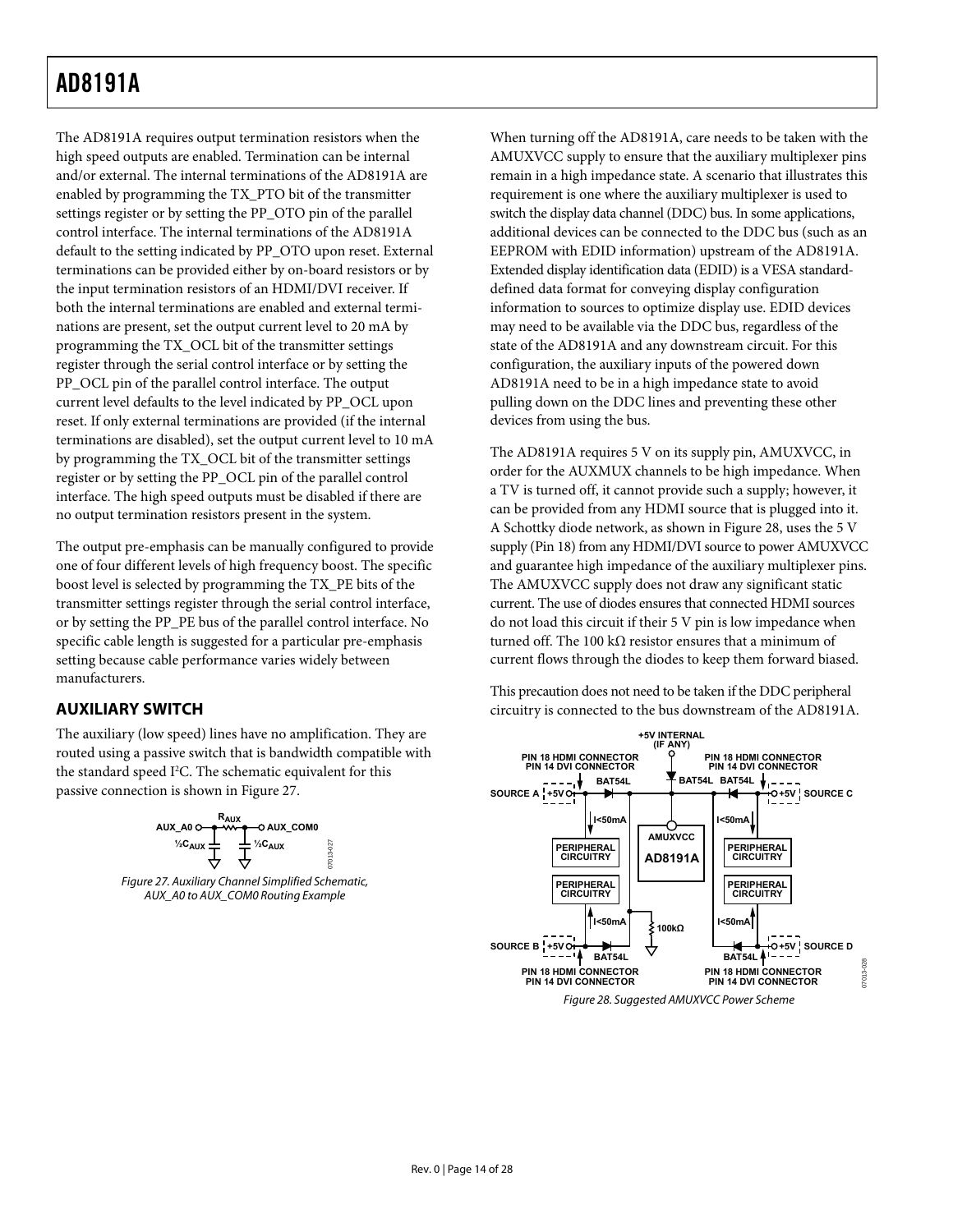## <span id="page-14-3"></span><span id="page-14-0"></span>SERIAL CONTROL INTERFACE

### **RESET**

On initial power-up, or at any point in operation, the AD8191A register set can be restored to preprogrammed default values by pulling the RESET pin low in accordance with the specifications in [Table 1](#page-2-1). During normal operation, however, the RESET pin must be pulled up to 3.3 V. Following a reset, the preprogrammed default values of the AD8191A register set correspond to the state of the parallel interface configuration registers, as listed in [Table 18](#page-19-1). The AD8191A can be controlled through the parallel control interface until the first serial control event occurs. As soon as any serial control event occurs, the serial programming values, corresponding to the state of the serial interface configuration registers (see [Table 5](#page-17-1)), override any prior parallel programming values, and the parallel control interface is disabled until the part is subsequently reset.

### <span id="page-14-2"></span>**WRITE PROCEDURE**

To write data to the AD8191A register set, an  $I^2C$  master (such as a microcontroller) needs to send the appropriate control signals to the AD8191A slave device. The signals are controlled by the I<sup>2</sup>C master, unless otherwise specified. For a diagram of the procedure, see [Figure 29](#page-14-1). The steps for a write procedure are as follows:

- 1. Send a start condition (while holding the I2C\_SCL line high, pull the I2C\_SDA line low).
- 2. Send the AD8191A part address (seven bits). The upper four bits of the AD8191A part address are the static value [1001] and the three LSBs are set by Input Pin I2C\_ADDR2, Input Pin I2C\_ADDR1, and Input Pin I2C\_ADDR0 (LSB). This transfer should be MSB first.
- 3. Send the write indicator bit (0).
- 4. Wait for the AD8191A to acknowledge the request.
- 5. Send the register address (eight bits) to which data is to be written. This transfer should be MSB first.
- 6. Wait for the AD8191A to acknowledge the request.
- 7. Send the data (eight bits) to be written to the register whose address was set in Step 5. This transfer should be MSB first.
- 8. Wait for the AD8191A to acknowledge the request.
- 9. Perform one of the following:
	- 9a. Send a stop condition (while holding the I2C\_SCL line high, pull the I2C\_SDA line high) and release control of the bus to end the transaction (shown in [Figure 29](#page-14-1)).
	- 9b. Send a repeated start condition (while holding the I2C\_SCL line high, pull the I2C\_SDA line low) and continue with Step 2 in this procedure to perform another write.
	- 9c. Send a repeated start condition (while holding the I2C\_SCL line high, pull the I2C\_SDA line low) and continue with Step 2 of the read procedure (in the [Read Procedure](#page-15-1) section) to perform a read from another address.
	- 9d. Send a repeated start condition (while holding the I2C\_SCL line high, pull the I2C\_SDA line low) and continue with Step 8 of the read procedure (in the [Read Procedure](#page-15-1) section) to perform a read from the same address set in Step 5.

<span id="page-14-1"></span>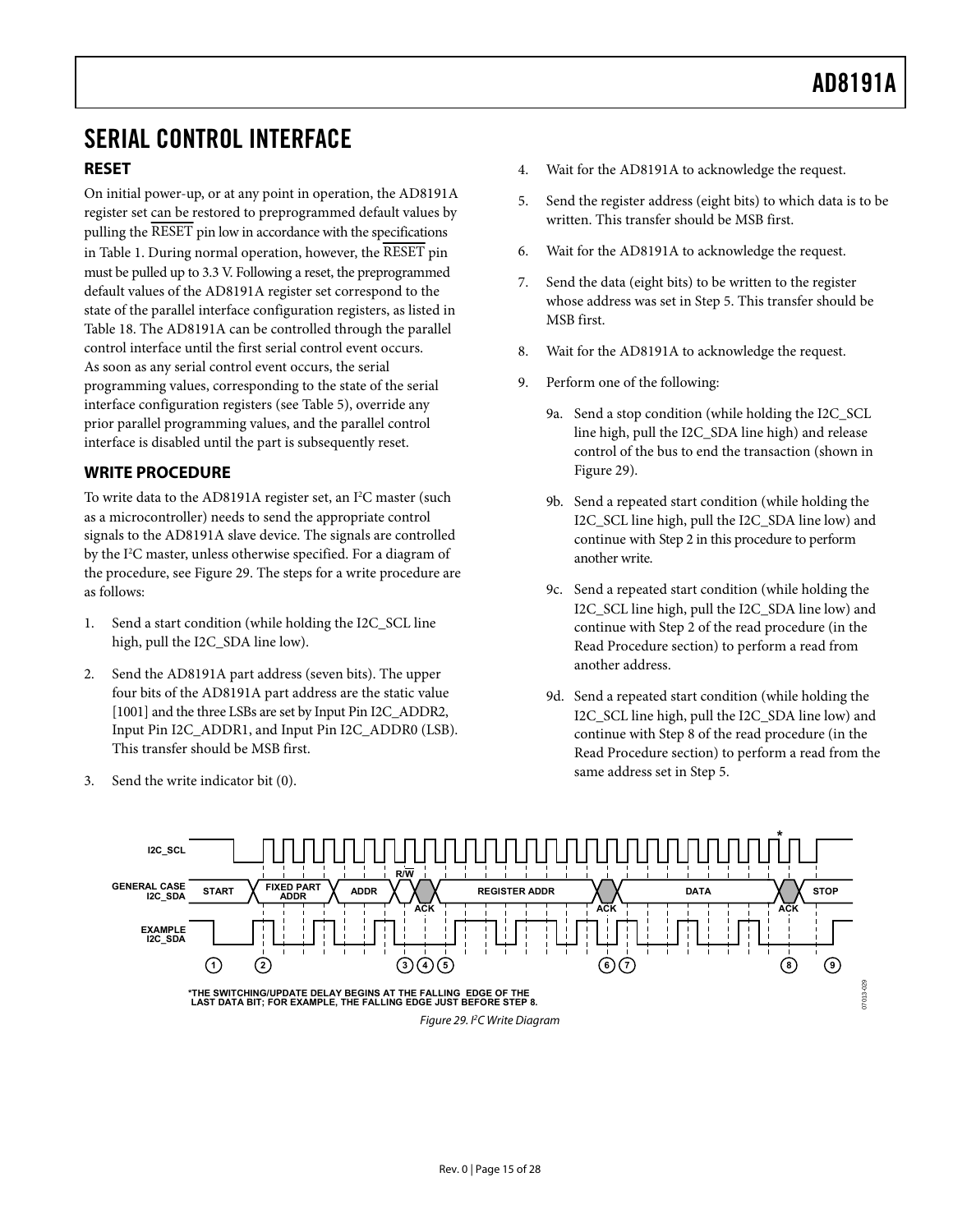### <span id="page-15-1"></span><span id="page-15-0"></span>**READ PROCEDURE**

To read data from the AD8191A register set, an I<sup>2</sup>C master (such as a microcontroller) needs to send the appropriate control signals to the AD8191A slave device. The signals are controlled by the I<sup>2</sup>C master, unless otherwise specified. For a diagram of the procedure, see [Figure 30](#page-15-2). The steps for a read procedure are as follows:

- 1. Send a start condition (while holding the I2C\_SCL line high, pull the I2C\_SDA line low).
- 2. Send the AD8191A part address (seven bits). The upper four bits of the AD8191A part address are the static value [1001] and the three LSBs are set by Input Pin I2C\_ADDR2, Input Pin I2C\_ADDR1, and Input Pin I2C\_ADDR0 (LSB). This transfer should be MSB first.
- 3. Send the write indicator bit (0).
- 4. Wait for the AD8191A to acknowledge the request.
- 5. Send the register address (eight bits) from which data is to be read. This transfer should be MSB first.
- 6. Wait for the AD8191A to acknowledge the request.
- 7. Send a repeated start condition (Sr) by holding the I2C\_SCL line high and pulling the I2C\_SDA line low.
- 8. Resend the AD8191A part address (seven bits) from Step 2. The upper four bits of the AD8191A part address are the static value [1001] and the three LSBs are set by the Input Pin I2C\_ADDR2, I2C\_ADDR1 and Input Pin I2C\_ADDR0 (LSB). This transfer should be MSB first.
- 9. Send the read indicator bit (1).
- 10. Wait for the AD8191A to acknowledge the request.
- 11. The AD8191A serially transfers the data (eight bits) held in the register indicated by the address set in Step 5. This data is sent MSB first.
- 12. Acknowledge the data from the AD8191A.
- 13. Perform one of the following:
	- 13a. Send a stop condition (while holding the I2C\_SCL of the bus to end the transaction (shown in [Figure 30](#page-15-2)). line high, pull the SDA line high) and release control
	- 13b. [Send a repe](#page-15-2)ated start condition (while holding the I2C\_SCL line high, pull the I2C\_SDA line low) and continue with Step 2 of the write procedure (previous [Write Procedure](#page-14-2) section) to perform a write.
	- 13c. Send a repeated start condition (while holding the I2C\_SCL line high, pull the I2C\_SDA line low) and continue with Step 2 of this procedure to perform a read from another address.
	- 13d. Send a repeated start condition (while holding the I2C\_SCL line high, pull the I2C\_SDA line low) and continue with Step 8 of this procedure to perform a read from the same address.

### **SWITCH ING/UPDATE DELAY**

There is a delay between when a user writes to the configuration registers of the AD8191A and when that state change takes parallel control interface, the update delay begins at the transition physical effect. This update delay occurs regardless of whether the user programs the AD8191A via the serial or the parallel control interface. When using the serial control interface, the update delay begins at the falling edge of I2C\_SCL for the last data bit transferred, as shown in [Figure 29](#page-14-1). When using the edge of the relevant parallel interface pin. This update delay is register specific and the times are specified in [Table 1](#page-2-1).

During a delay window, new values can be written to the configuration registers, but the AD8191A does not physically new values during the delay window does not reset the window; update until the end of that register's delay window. Writing new values supersede the previously written values. At the end of the delay window, the AD8191A physically assumes the state indicated by the last set of values written to the configuration registers. If the configuration registers are written after the delay window ends, the AD8191A immediately updates and a new delay window begins.

<span id="page-15-2"></span>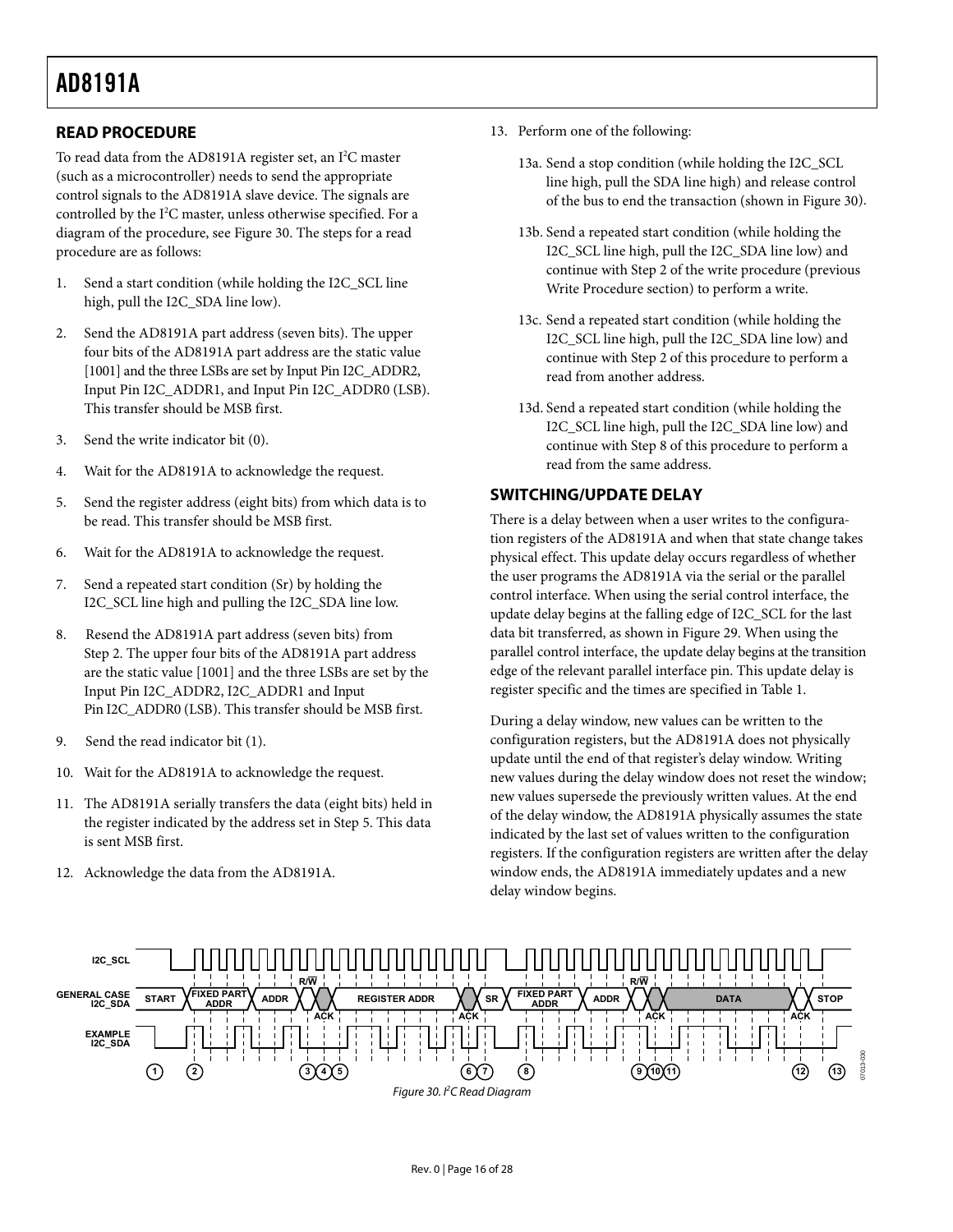## <span id="page-16-0"></span>PARALLEL CONTROL INTERFACE

The AD8191A can be controlled through the parallel interface using the PP\_EN, PP\_CH[1:0], PP\_EQ, PP\_PRE[1:0], PP\_OTO, and PP\_OCL pins. Logic levels for the parallel interface pins are set in accordance with the specifications listed in [Table 1](#page-2-1). Setting these pins updates the parallel control interface registers, as listed in [Table 18](#page-19-1). Following a reset, the AD8191A can be controlled through the parallel control interface until the first serial control event occurs. As soon as any serial control event occurs, the serial programming values override any prior

parallel programming values, and the parallel control interface is disabled until the part is subsequently reset. The default serial programming values correspond to the state of the serial interface configuration registers, as listed in [Table 5](#page-17-1).

Note that after changing the status of the channel selection (PP\_CH[1:0]), it is necessary to assert a low logic level to RESET RESET to ensure that the channel select status is properly updated.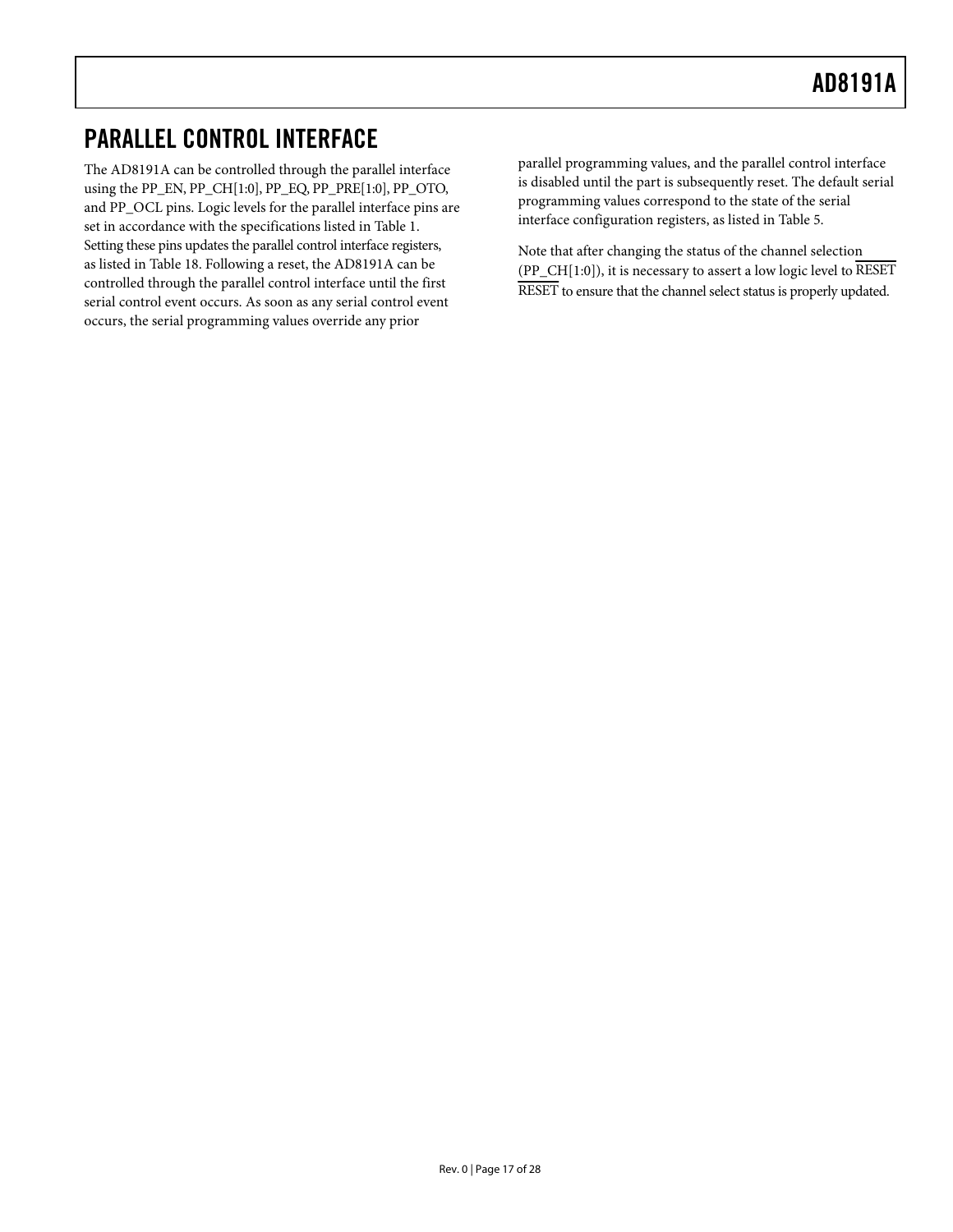## <span id="page-17-0"></span>SERIAL INTERFACE CONFIGURATION REGISTERS

The serial interface configuration registers can be read and written using the I<sup>2</sup>C serial control interface, Pin I2C\_SDA, and Pin I2C\_SCL. The least significant bits of the AD8191A I<sup>2</sup>C part address are set by tying Pin I2C\_ADDR2, Pin I2C\_ADDR1, and Pin I2C\_ADDR0 to 3.3 V (Logic 1) or 0 V (Logic 0). As soon as the serial control interface is used, the parallel control interface is disabled until the AD8191A is reset, as described in the [Serial Control Interface](#page-14-3) section.

<span id="page-17-1"></span>

| <b>Name</b>                   | Bit 7     | Bit 6                             | Bit 5                                                                  | Bit 4       | Bit 3                                                  | Bit 2                                          | Bit 1                                         | Bit 0                                        | <b>Addr</b> | <b>Default</b> |
|-------------------------------|-----------|-----------------------------------|------------------------------------------------------------------------|-------------|--------------------------------------------------------|------------------------------------------------|-----------------------------------------------|----------------------------------------------|-------------|----------------|
| High Speed<br>Device<br>Modes |           | High<br>speed<br>switch<br>enable |                                                                        |             |                                                        |                                                |                                               | High speed source select                     | 0x00        | 0x40           |
|                               |           | HS_EN                             | $\Omega$                                                               | $\mathbf 0$ | 0                                                      | $\mathbf{0}$                                   | HS CH[1]                                      | HS_CH[0]                                     |             |                |
| Auxiliary<br>Device<br>Modes  |           | Auxiliary<br>switch<br>enable     |                                                                        |             |                                                        |                                                |                                               | Auxiliary switch source select               | 0x01        | 0x40           |
|                               |           | AUX_EN                            | 0                                                                      | 0           | $\mathbf{0}$                                           | $\Omega$                                       | AUX_CH[1]                                     | AUX_CH[0]                                    |             |                |
| Receiver<br>Settings          |           |                                   |                                                                        |             |                                                        |                                                |                                               | High speed<br>input<br>termination<br>select | 0x10        | 0x01           |
|                               |           |                                   |                                                                        |             |                                                        |                                                |                                               | RX TO                                        |             |                |
| Input<br><b>Termination</b>   |           |                                   | Source A and Source B: input termination pulse-on-source switch select |             | (disconnect termination for a short period of time)    |                                                |                                               |                                              | 0x11        | 0x00           |
| Pulse<br>Register 1           | RX_PT[7]  | RX_PT[6]                          | RX_PT[5]                                                               | RX PT[4]    | RX_PT[3]                                               | RX PT[2]                                       | RX PT[1]                                      | RX_PT[0]                                     |             |                |
| Input<br>Termination          |           |                                   | Source C and Source D: input termination pulse-on-source switch select |             | (disconnect termination for a short period of time)    |                                                |                                               |                                              | 0x12        | 0x00           |
| Pulse<br>Register 2           | RX_PT[15] | RX PO[14]                         | RX PT[13]                                                              | RX PT[12]   | <b>RX PT[11]</b>                                       | RX PT[10]                                      | RX PT[9]                                      | RX PT[8]                                     |             |                |
| Receive                       |           |                                   |                                                                        |             | Source A and Source B: input equalization level select |                                                |                                               |                                              | 0x13        | 0x00           |
| Equalizer<br>Register 1       | RX_EQ[7]  | RX_EQ[6]                          | RX EQ[5]                                                               | RX EQ[4]    | RX EQ[3]                                               | RX EQ[2]                                       | RX EQ[1]                                      | RX EQ[0]                                     |             |                |
| Receive                       |           |                                   |                                                                        |             | Source C and Source D: input equalization level select |                                                |                                               |                                              | 0x14        | 0x00           |
| Equalizer<br>Register 2       | RX_EQ[15] | RX EQ[14]                         | <b>RX EQ[13]</b>                                                       | RX_EQ[12]   | <b>RX EQ[11]</b>                                       | <b>RX EQ[10]</b>                               | RX EQ[9]                                      | RX EQ[8]                                     |             |                |
| Transmitter<br>Settings       |           |                                   |                                                                        |             |                                                        | High speed output<br>pre-emphasis level select | High speed<br>output<br>termination<br>select | High speed<br>output current<br>level select | 0x20        | 0x03           |
|                               |           |                                   |                                                                        |             | TX_PE[1]                                               | <b>TX_PE[0]</b>                                | TX PTO                                        | TX_OCL                                       |             |                |

#### Table 5. Serial (I<sup>2</sup>C) Interface Register Map

#### **HIGH SPEED DEVICE MODES REGISTER**

#### **HS\_EN: High Speed (TMDS) Channels Enable Bit**

**Table 6. HS\_EN Description** 

| <b>HS EN</b> | <b>Description</b>                              |
|--------------|-------------------------------------------------|
|              | High speed channels off, low power/standby mode |
|              | High speed channels on                          |

#### **HS\_CH[1:0]: High Speed (TMDS) Switch Source Select Bus**

#### **Table 7. HS\_CH Mapping**

| <b>HS_CH[1:0]</b> | O[3:0] | <b>Description</b>                     |
|-------------------|--------|----------------------------------------|
| 00                | A[3:0] | High Speed Source A switched to output |
| 01                | B[3:0] | High Speed Source B switched to output |
| 10                | CI3:0  | High Speed Source C switched to output |
| 11                | D[3:0] | High Speed Source D switched to output |

### **AUXILIARY DEVICE MODES REGISTER**

#### **AUX\_EN: Auxiliary (Low Speed) Switch Enable Bit**

| Table 8. AUX_EN Description |                                                                                                |  |  |  |  |  |
|-----------------------------|------------------------------------------------------------------------------------------------|--|--|--|--|--|
| <b>AUX EN</b>               | <b>Description</b>                                                                             |  |  |  |  |  |
| 0                           | Auxiliary switch off, no low speed input/output to<br>low speed common input/output connection |  |  |  |  |  |
|                             | Auxiliary switch on                                                                            |  |  |  |  |  |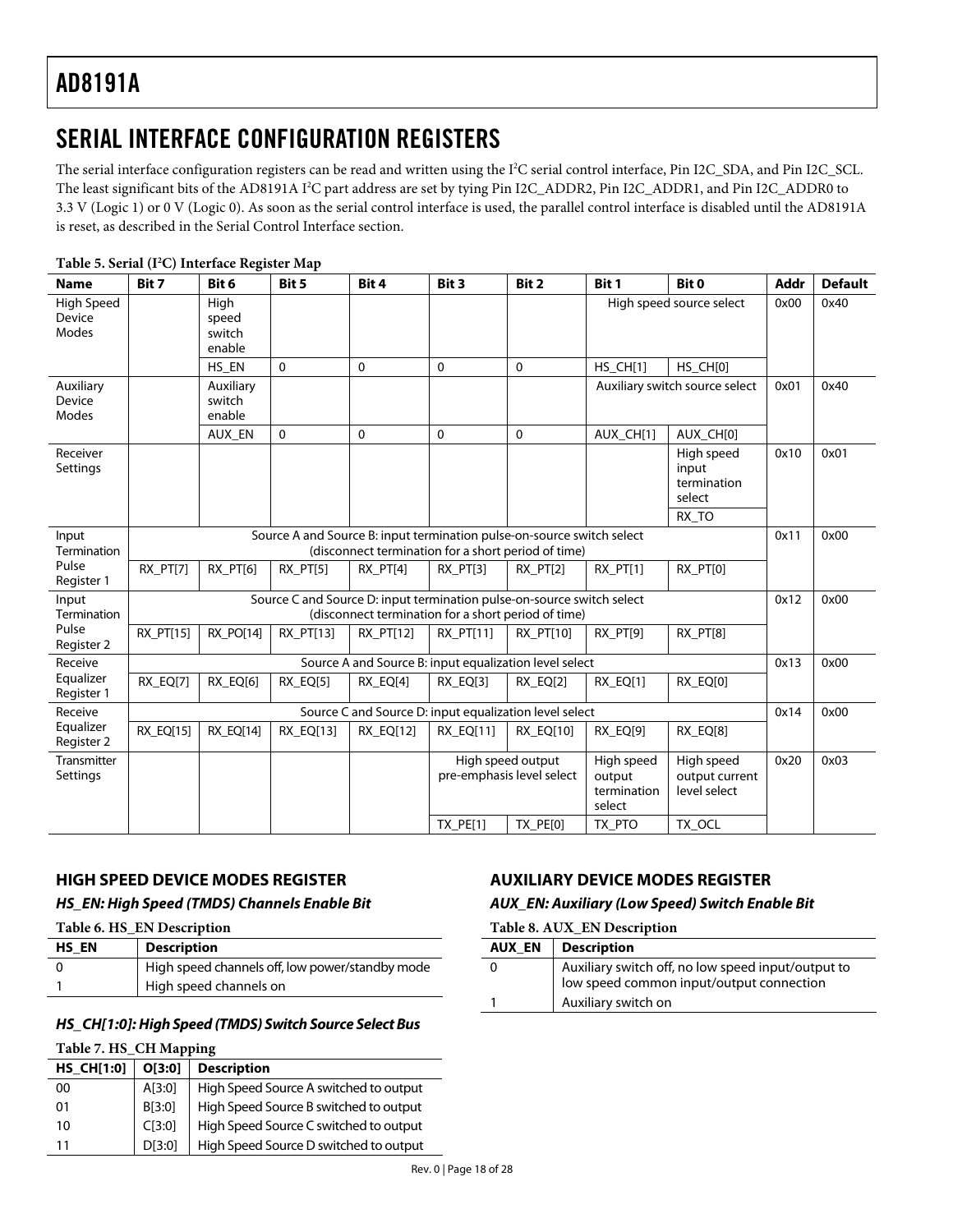### <span id="page-18-0"></span>**AUX\_CH[1:0]: Auxiliary (Low Speed) Switch Source Select Bus**

#### **Table 9. AUX\_CH Mapping**

| <b>AUX CH[1:0]</b> | <b>AUX COM[3:0]</b> | <b>Description</b>                              |
|--------------------|---------------------|-------------------------------------------------|
| 00                 | AUX A[3:0]          | <b>Auxiliary Source A switched</b><br>to output |
| 01                 | AUX B[3:0]          | Auxiliary Source B switched<br>to output        |
| 10                 | AUX C[3:0]          | Auxiliary Source C switched<br>to output        |
| 11                 | AUX D[3:0]          | Auxiliary Source D switched<br>to output        |

### **RECEIVER SETTINGS REGISTER**

#### **RX\_TO: High Speed (TMDS) Channels Input Termination On/Off Select Bit**

**Table 10. RX\_TO Description** 

| RX TO | <b>Description</b>                                                                                                  |  |  |
|-------|---------------------------------------------------------------------------------------------------------------------|--|--|
|       | Input termination off                                                                                               |  |  |
|       | Input termination on (can be pulsed on and off<br>according to settings in the input termination<br>pulse register) |  |  |

### **INPUT TERMINATION PULSE REGISTER 1 AND REGISTER 2**

#### **RX\_PT[x]: High Speed (TMDS) Input Channel X Pulse-On-Source Switch Select Bit**

**Table 11. RX\_PT[x] Description** 

| $RX$ PT[x] Description                                                                  |
|-----------------------------------------------------------------------------------------|
| Input termination for TMDS Channel X always<br>connected when source is switched        |
| Input termination for TMDS Channel X disconnected<br>for 100 ms when source is switched |

#### **Table 12. RX\_PT[x] Mapping**

| RX_PT[x]      | <b>Corresponding Input TMDS Channel</b> |
|---------------|-----------------------------------------|
| Bit 0         | B0                                      |
| Bit 1         | <b>B1</b>                               |
| Bit 2         | B <sub>2</sub>                          |
| Bit 3         | B <sub>3</sub>                          |
| Bit 4         | A0                                      |
| Bit 5         | A1                                      |
| Bit 6         | A2                                      |
| Bit 7         | A3                                      |
| Bit 8         | C <sub>3</sub>                          |
| Bit 9         | C <sub>2</sub>                          |
| <b>Bit 10</b> | C <sub>1</sub>                          |
| <b>Bit 11</b> | C0                                      |
| <b>Bit 12</b> | D <sub>3</sub>                          |
| <b>Bit 13</b> | D <sub>2</sub>                          |
| <b>Bit 14</b> | D <sub>1</sub>                          |
| <b>Bit 15</b> | D0                                      |

## **RECEIVE EQUALIZER REGISTER 1 AND REGISTER 2**

#### **RX\_EQ[x]: High Speed (TMDS) Input X Equalization Level Select Bit**

#### **Table 13. RX\_EQ[x] Description**

| RX EQ[x] | <b>Description</b>        |  |
|----------|---------------------------|--|
|          | Low equalization (6 dB)   |  |
|          | High equalization (12 dB) |  |

### **Table 14. RX\_EQ[x] Mapping**

| RX_EQ[x]      | <b>Corresponding Input TMDS Channel</b> |
|---------------|-----------------------------------------|
| Bit 0         | B0                                      |
| Bit 1         | <b>B1</b>                               |
| Bit 2         | B2                                      |
| Bit 3         | B3                                      |
| Bit 4         | A0                                      |
| Bit 5         | A <sub>1</sub>                          |
| Bit 6         | A <sub>2</sub>                          |
| Bit 7         | A <sub>3</sub>                          |
| Bit 8         | C <sub>3</sub>                          |
| Bit 9         | C <sub>2</sub>                          |
| <b>Bit 10</b> | C <sub>1</sub>                          |
| <b>Bit 11</b> | C <sub>0</sub>                          |
| <b>Bit 12</b> | D3                                      |
| <b>Bit 13</b> | D <sub>2</sub>                          |
| <b>Bit 14</b> | D1                                      |
| <b>Bit 15</b> | D0                                      |

### **TRANSMITTER SETTINGS REGISTER**

**TX\_PE[1:0]: High Speed (TMDS) Output Pre-Emphasis Level Select Bus (For All TMDS Channels)** 

#### **Table 15. TX\_PE[1:0] Description**

| <b>TX PE[1:0]</b> | <b>Description</b>         |  |  |
|-------------------|----------------------------|--|--|
| 00                | No pre-emphasis (0 dB)     |  |  |
| 01                | Low pre-emphasis (2 dB)    |  |  |
| 10                | Medium pre-emphasis (4 dB) |  |  |
|                   | High pre-emphasis (6 dB)   |  |  |

#### **TX\_PTO: High Speed (TMDS) Output Termination On/Off Select Bit (For All Channels)**

#### **Table 16. TX\_PTO Description**

| TX PTO<br><b>Description</b> |                        |
|------------------------------|------------------------|
|                              | Output termination off |
|                              | Output termination on  |

#### **TX\_OCL: High Speed (TMDS) Output Current Level Select Bit (For All Channels)**

#### **Table 17. TX\_OCL Description**

| TX OCL | Description                 |  |
|--------|-----------------------------|--|
|        | Output current set to 10 mA |  |
|        | Output current set to 20 mA |  |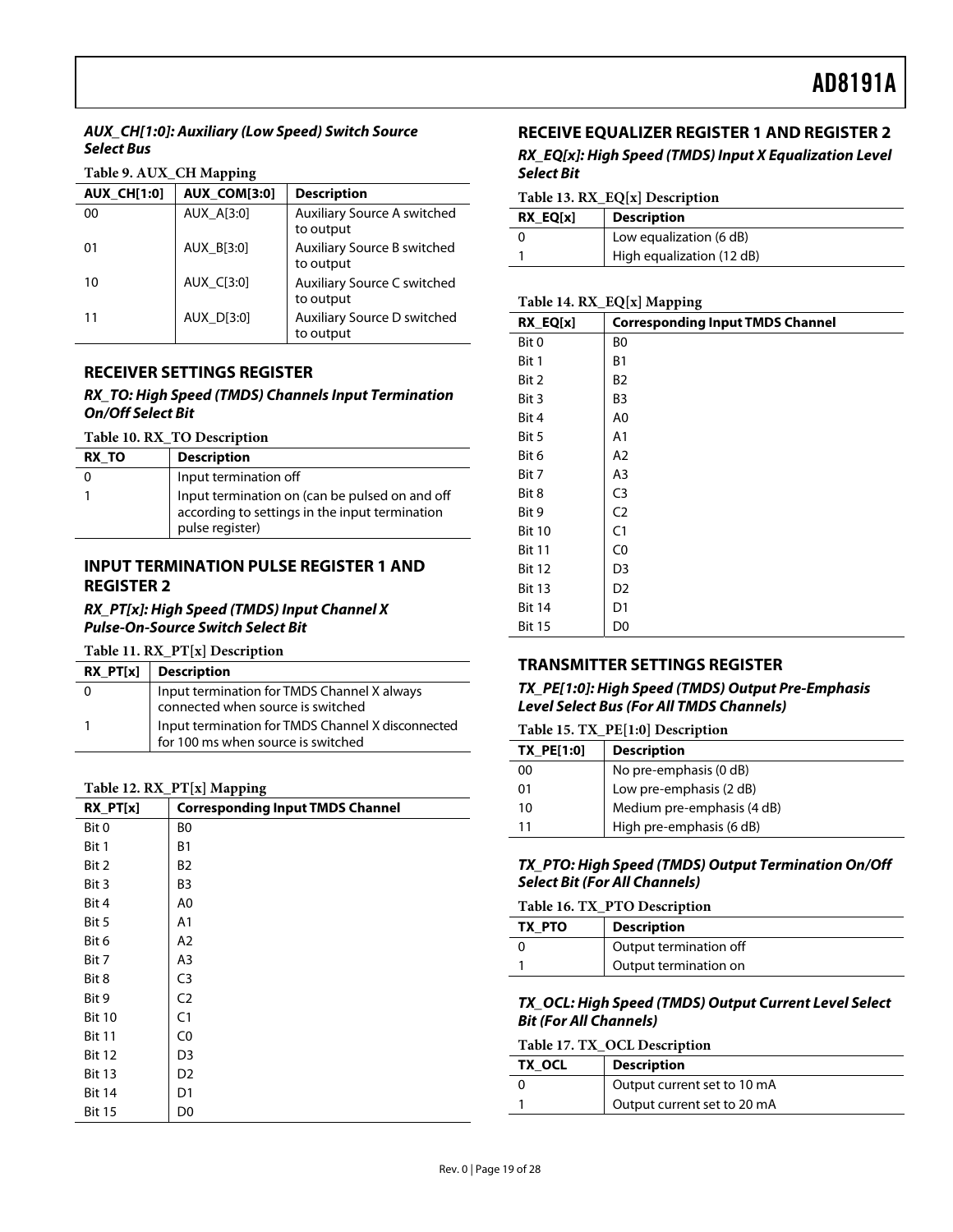## <span id="page-19-0"></span>PARALLEL INTERFACE CONFIGURATION REGISTERS

The parallel interface configuration registers can be directly set using the PP\_EN, PP\_CH[1:0], PP\_EQ, PP\_PRE[1:0], PP\_OTO, and PP\_OCL pins. This interface is only accessible after the part is reset and before any registers are accessed using the serial control interface. The state of each pin is set by tying it to 3.3 V (Logic 1) or 0 V (Logic 0).

<span id="page-19-1"></span>

| <b>Name</b>                      | Bit 7                                                                   | Bit 6                           | Bit 5    | Bit 4        | Bit 3    | Bit 2                               | Bit 1                                  | Bit 0                                                         |
|----------------------------------|-------------------------------------------------------------------------|---------------------------------|----------|--------------|----------|-------------------------------------|----------------------------------------|---------------------------------------------------------------|
| High Speed<br>Device Modes       |                                                                         | High speed<br>channel<br>enable |          |              |          |                                     |                                        | High speed source select                                      |
|                                  |                                                                         | PP_EN                           | $\Omega$ | $\mathbf{0}$ | $\Omega$ | 0                                   | PP_CH[1]                               | PP_CH[0]                                                      |
| Auxiliary<br><b>Device Modes</b> |                                                                         | Auxiliary<br>switch enable      |          |              |          |                                     |                                        | Auxiliary switch source select                                |
|                                  |                                                                         | $\mathbf{1}$                    | $\Omega$ | $\mathbf{0}$ | $\Omega$ | 0                                   | PP_CH[1]                               | PP_CH[0]                                                      |
| Receiver<br>Settings             |                                                                         |                                 |          |              |          |                                     |                                        | Input termination<br>on/off select<br>(termination always on) |
|                                  |                                                                         |                                 |          |              |          |                                     |                                        |                                                               |
| Input                            | Source A and Source B input termination select (termination always off) |                                 |          |              |          |                                     |                                        |                                                               |
| Termination<br>Pulse Register 1  | $\Omega$                                                                | $\mathbf{0}$                    | 0        | $\Omega$     | $\Omega$ | 0                                   | 0                                      | $\Omega$                                                      |
| Input                            | Source C and Source D input termination select (termination always off) |                                 |          |              |          |                                     |                                        |                                                               |
| Termination<br>Pulse Register 2  | $\Omega$                                                                | $\mathbf{0}$                    | $\Omega$ | $\Omega$     | $\Omega$ | 0                                   | $\Omega$                               | $\Omega$                                                      |
| Receive                          | Source A and Source B input equalization level select                   |                                 |          |              |          |                                     |                                        |                                                               |
| Equalizer<br>Register 1          | PP_EQ                                                                   | PP_EQ                           | PP_EQ    | PP_EQ        | PP_EQ    | PP_EQ                               | PP_EQ                                  | PP_EQ                                                         |
| Receive                          | Source C and Source D input equalization level select                   |                                 |          |              |          |                                     |                                        |                                                               |
| Equalizer<br>Register 2          | PP_EQ                                                                   | PP_EQ                           | PP_EQ    | PP_EQ        | PP_EQ    | PP EQ                               | PP_EQ                                  | PP_EQ                                                         |
| Transmitter<br>Settings          |                                                                         |                                 |          |              |          | Output pre-emphasis<br>level select | Output<br>termination<br>on/off select | Output current level<br>select                                |
|                                  |                                                                         |                                 |          |              | PP_PE[1] | PP_PE[0]                            | PP_OTO                                 | PP_OCL                                                        |

#### **Table 18. Parallel Interface Register Map**

## **HIGH SPEED DEVICE MODES REGISTER**

### **PP\_EN: High Speed (TMDS) Channels Enable Bit**

**Table 19. PP\_EN Description** 

| <b>PP EN</b> Description                        |
|-------------------------------------------------|
| High speed channels off, low power/standby mode |
| High speed channels on                          |

### **PP\_CH[1:0]: High Speed (TMDS) Switch Source Select Bus**

#### **Table 20. High Speed Switch Mapping**

| <b>PP_CH[1:0]</b> | O[3:0] | <b>Description</b>                     |
|-------------------|--------|----------------------------------------|
| 00                | A[3:0] | High Speed Source A switched to output |
| 01                | B[3:0] | High Speed Source B switched to output |
| 10                | CI3:0  | High Speed Source C switched to output |
| 11                | D[3:0] | High Speed Source D switched to output |

## **AUXILIARY DEVICE MODES REGISTER**

#### **PP\_CH[1:0]: Auxiliary Switch Source Select Bus**

#### **Table 21. Auxiliary Switch Mapping**

| <b>PP CH[1:0]</b> | <b>AUX COM[3:0]</b> | <b>Description</b>                       |
|-------------------|---------------------|------------------------------------------|
| 00                | AUX A[3:0]          | Auxiliary Source A switched to<br>output |
| 01                | AUX B[3:0]0         | Auxiliary Source B switched to<br>output |
| 10                | AUX C[3:0]          | Auxiliary Source C switched to<br>output |
| 11                | AUX D[3:0]          | Auxiliary Source D switched to<br>output |

#### **RECEIVER SETTINGS REGISTER**

High speed (TMDS) channels input termination is fixed to on when using the parallel interface.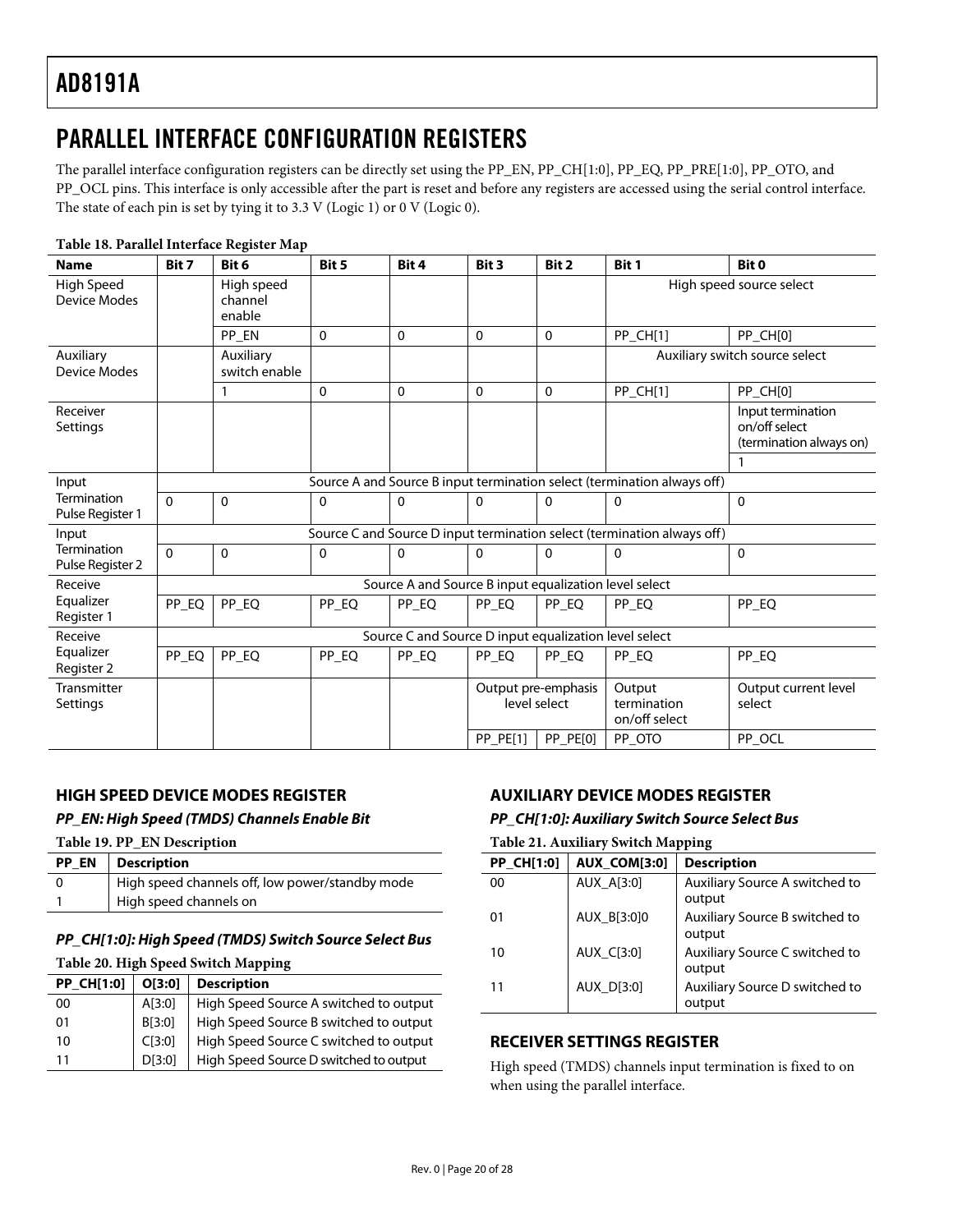### <span id="page-20-0"></span>**INPUT TERMINATION PULSE REGISTER 1 AND REGISTER 2**

High speed input (TMDS) channels pulse-on-source switching fixed to off when using the parallel interface.

### **RECEIVE EQUALIZER REGISTER 1 AND REGISTER 2 PP\_EQ: High Speed (TMDS) Input Equalization Level**

## **Select Bit (For All TMDS Input Channels)**

The input equalization cannot be set individually (per channel) when using the parallel interface; one equalization setting affects all input channels.

#### **Table 22. PP\_EQ Description**

| PP EQ | <b>Description</b>        |  |
|-------|---------------------------|--|
|       | Low equalization (6 dB)   |  |
|       | High equalization (12 dB) |  |

### **TRANSMITTER SETTINGS REGISTER**

#### **PP\_PE[1:0]: High Speed (TMDS) Output Pre-Emphasis Level Select Bus (For All TMDS Channels)**

**Table 23. PP\_PE[1:0] Description** 

| <b>PP PE[1:0]</b> | <b>Description</b>         |  |
|-------------------|----------------------------|--|
| 00                | No pre-emphasis (0 dB)     |  |
| 01                | Low pre-emphasis (2 dB)    |  |
| 10                | Medium pre-emphasis (4 dB) |  |
|                   | High pre-emphasis (6 dB)   |  |

#### **PP\_OTO: High Speed (TMDS) Output Termination On/Off Select Bit (For All TMDS Channels)**

#### **Table 24. PP\_OTO Description**

| PP OTO | <b>Description</b>     |
|--------|------------------------|
|        | Output termination off |
|        | Output termination on  |

#### **PP\_OCL: High Speed (TMDS) Output Current Level Select Bit (For All TMDS Channels)**

#### **Table 25. TX\_OCL Description**

| PP OCL | <b>Description</b>          |  |
|--------|-----------------------------|--|
|        | Output current set to 10 mA |  |
|        | Output current set to 20 mA |  |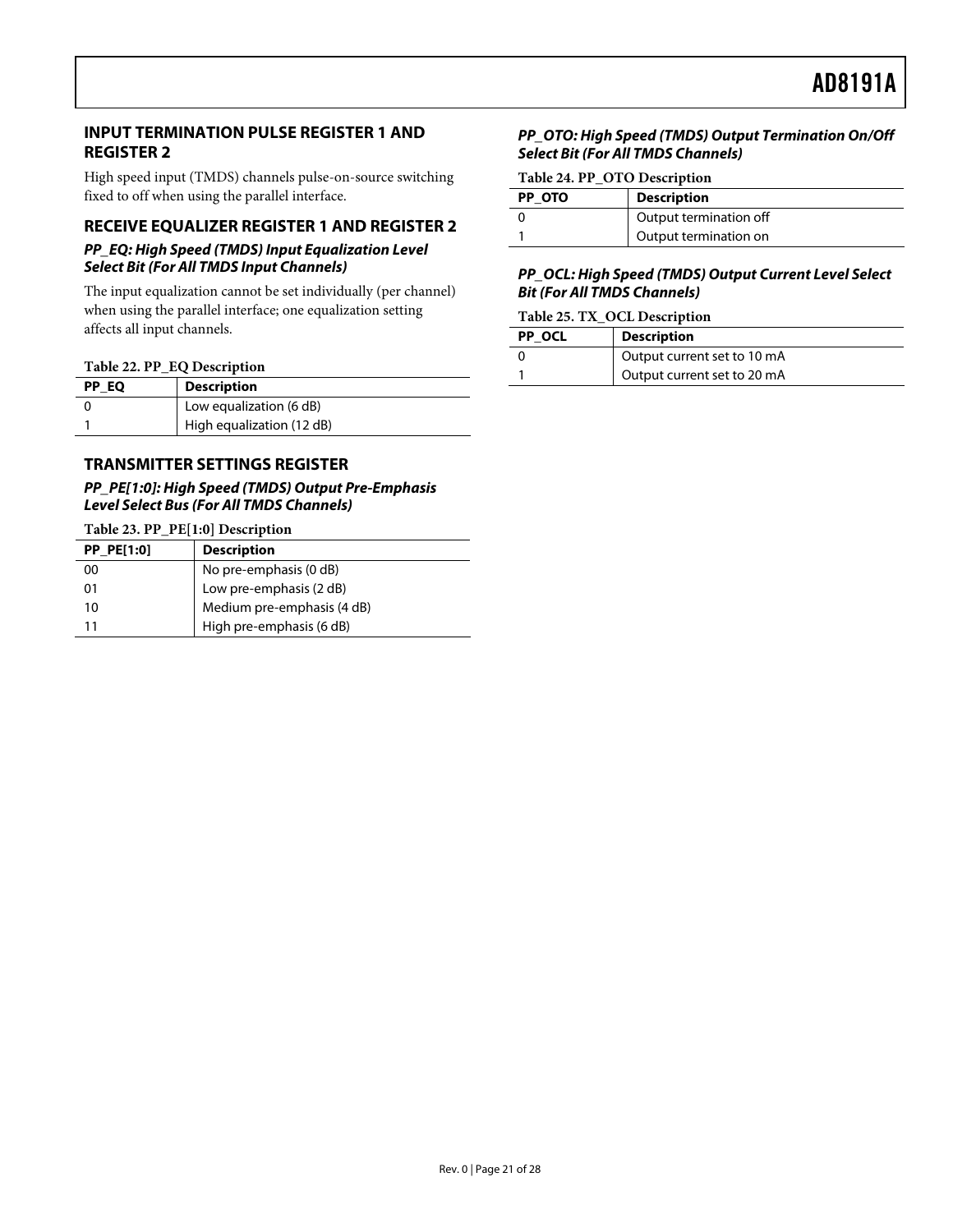$\overline{\mathbf{x}}$ 

 $\mathbf{r}$ 

## <span id="page-21-0"></span>APPLICATIONS INFORMATION



Figure 31. Layout of the TMDS Traces on the AD8191A Evaluation Board (Only Top Signal Routing Layer is Shown)

<span id="page-21-1"></span>The AD8191A is an HDMI/DVI switch featuring equalized TMDS inputs and pre-emphasized TMDS outputs. It is intended for use as a 4:1 switch in systems with long cable runs on both the input and/or the output and is fully HDMI 1.2a receivecompliant.

### **PINOUT**

The AD8191A is designed to have an HDMI/DVI receiver pinout at its input and a transmitter pinout at its output, which makes the AD8191A ideal for use in AVR-type applications where a designer routes both the inputs and the outputs directly to HDMI/DVI connectors. This type of layout is used on the AD8191A evaluation board, as shown in [Figure 31](#page-21-1). When the AD8191A is used in receiver type applications, it is necessary to change the order of the output pins on the PCB to align with the on-board receiver.

One advantage of the AD8191A in an AVR-type application is that all of the high speed signals can be routed on one side (the topside) of the board, as shown in [Figure 31](#page-21-1). In addition to 12 dB of input equalization, the AD8191A provides up to 6 dB of output pre-emphasis that boosts the output TMDS signals and allows the AD8191A to precompensate when driving long

PCB traces or output cables. The net effect of the input equalization and output pre-emphasis of the AD8191A is that the AD8191A can compensate for the signal degradation of both input and output cables; it acts to reopen a closed input data eye and transmits a full-swing HDMI signal to an end receiver.

The AD8191A also provides a distinct advantage in receive-type applications because it is a fully buffered HDMI/DVI switch. Although inverting the output pin order of the AD8191A on the PCB requires a designer to place vias in the high speed signal path, the AD8191A fully buffers and electrically decouples the outputs from the inputs. Consequently, the effects of the vias placed on the output signal lines are not seen at the input of the AD8191A. The programmable output terminations also improve signal quality at the output of the AD8191A. Therefore, the PCB designer has significantly improved flexibility in the placement and routing of the output signal path with the AD8191A over other solutions.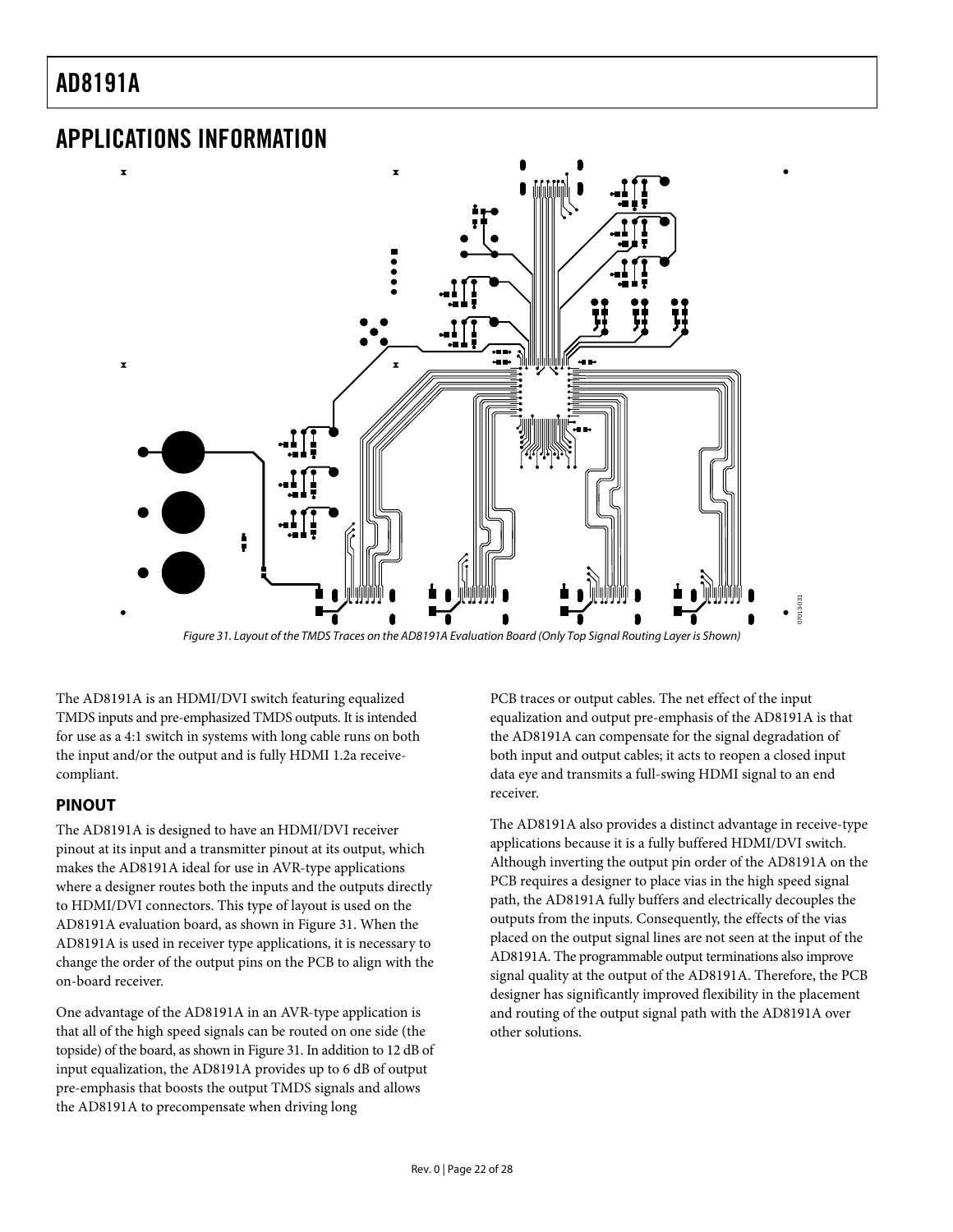## <span id="page-22-0"></span>**CABLE LENGTHS AND EQUALIZATION**

The AD8191A offers two levels of programmable equalization for the high speed inputs: 6 dB and 12 dB. The equalizer of the AD8191A supports video data rates of 1.65 Gbps. It can equalize up to 20 meters of 24 AWG HDMI cable at data rates corresponding to the video format, 1080p.

The length of cable that can be used in a typical HDMI/DVI application depends on a large number of factors, including:

- Cable quality: the quality of the cable in terms of conductor wire gauge and shielding. Thicker conductors have lower signal degradation per unit length.
- Data rate: the data rate being sent over the cable. The signal degradation of HDMI cables increases with data rate.
- Edge rates: the edge rates of the source input. Slower input edges result in more significant data eye closure at the end of a cable.
- Receiver sensitivity: the sensitivity of the terminating receiver.

As such, specific cable types and lengths are not recommended for use with a particular equalizer setting. In nearly all applications, the AD8191A equalization level can be set to high, or 12 dB, for all input cable configurations at all data rates, without degrading the signal integrity.

## **PCB LAYOUT GUIDELINES**

The AD8191A is used to switch two distinctly different types of signals, both of which are required for HDMI and DVI video. These signal groups require different treatment when laying out a PCB.

The first group of signals carries the audiovisual (AV) data. HDMI/ DVI video signals are differential, unidirectional, and high speed (up to 1.65 Gbps). The channels that carry the video data must be controlled impedance, terminated at the receiver, and capable of operating up to at least 1.65 Gbps. It is especially important to note that the differential traces that carry the TMDS signals should be designed with a controlled differential impedance of 100 Ω. The AD8191A provides single-ended, 50 Ω terminations on-chip for both its inputs and outputs, and both the input and output terminations can be enabled or disabled through the serial interface. Transmitter termination is not fully specified by the HDMI standard but its inclusion improves the overall system signal integrity.

The audiovisual data carried on these high speed channels are encoded by a technique called transmission minimized differential signaling (TMDS) and, in the case of HDMI, is also encrypted according to the high bandwidth digital copy protection (HDCP) standard.

The second group of signals consists of low speed auxiliary control signals used for communication between a source and a sink. Depending upon the application, these signals can include the DDC bus (an I<sup>2</sup>C bus used to send EDID information and HDCP encryption keys between the source and the sink), the consumer electronics control (CEC) line, and the hot plug detect (HPD) line. These auxiliary signals are bidirectional, low speed, and transferred over a single-ended transmission line that does not need to have controlled impedance. The primary concern with laying out the auxiliary lines is ensuring that they conform to the I2 C bus standard and do not have excessive capacitive loading.

### **TMDS Signals**

In the HDMI/DVI standard, four differential pairs carry the TMDS signals. In DVI, three of these pairs are dedicated to carrying RGB video and sync data. For HDMI, audio data is interleaved with the video data; the DVI standard does not incorporate audio information. The fourth high speed differential pair is used for the AV data-word clock and runs at one-tenth the speed of the TMDS data channels.

The four high speed channels of the AD8191A are identical. No concession was made to lower the bandwidth of the fourth channel for the pixel clock; therefore, any channel can be used for any TMDS signal. The user chooses which signal is routed over which channel. Additionally, the TMDS channels are symmetrical; therefore, the p and n of a given differential pair are interchangeable, provided the inversion is consistent across all inputs and outputs of the AD8191A. However, the routing between inputs and outputs through the AD8191A is fixed.

The AD8191A buffers the TMDS signals and the input traces can be considered electrically independent of the output traces. In most applications, the quality of the signal on the input TMDS traces is more sensitive to the PCB layout. Regardless of the data being carried on a specific TMDS channel, or whether the TMDS line is at the input or the output of the AD8191A, all four high speed signals should be routed on a PCB in accordance with the same RF layout guidelines.

### **Layout for the TMDS Signals**

The TMDS differential pairs can be either microstrip traces, routed on the outer layer of a board, or stripline traces, routed on an internal layer of the board. If microstrip traces are used, there should be a continuous reference plane on the PCB layer directly below the traces. If stripline traces are used, they must be sandwiched between two continuous reference planes in the PCB stack-up.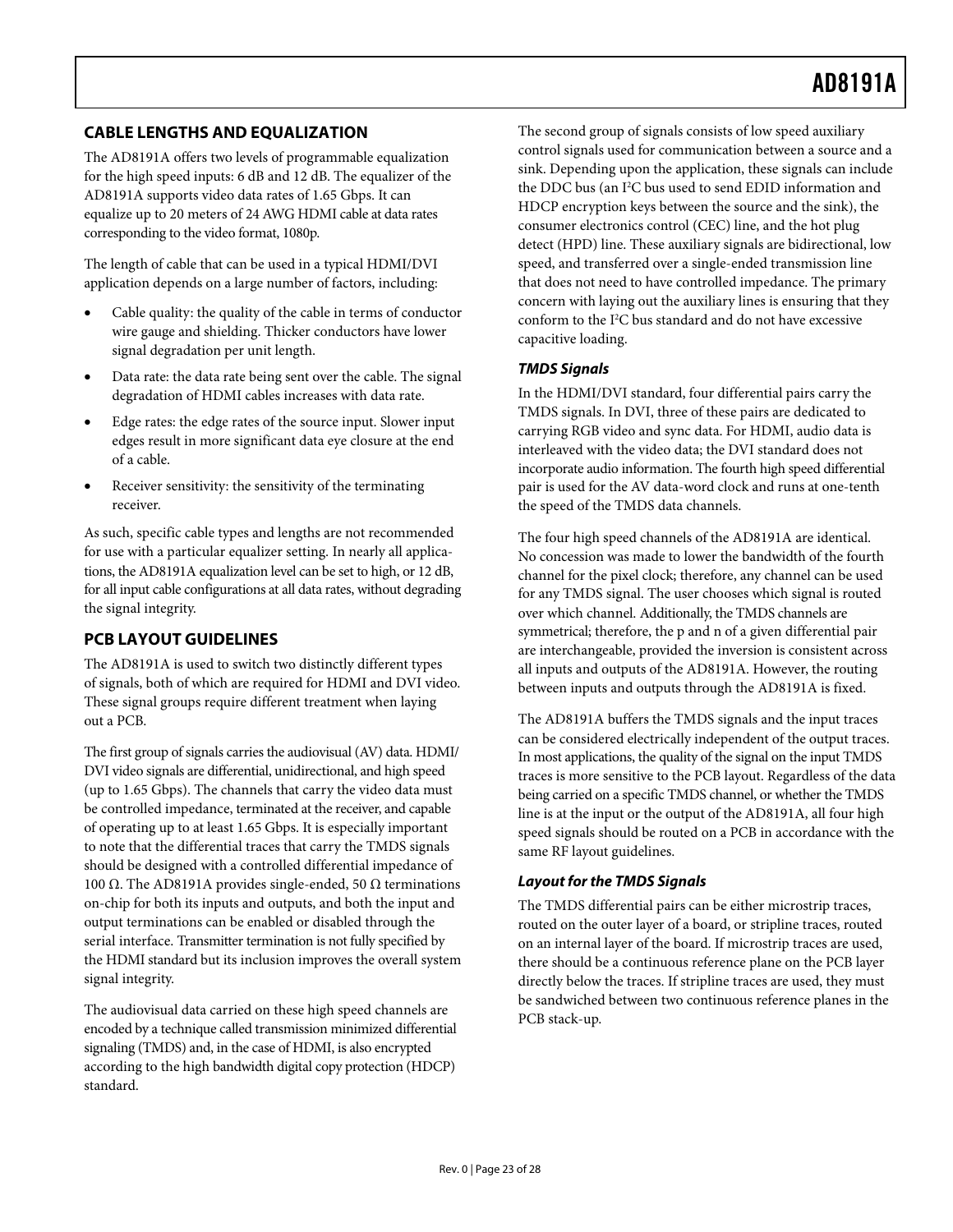Additionally, the p and n of each differential pair must have a controlled differential impedance of 100 Ω. The characteristic impedance of a differential pair is a function of several variables including the trace width, the distance separating the two traces, the spacing between the traces and the reference plane, and the dielectric constant of the PCB binder material. Interlayer vias introduce impedance discontinuities that can cause reflections and jitter on the signal path; therefore, it is preferable to route the TMDS lines exclusively on one layer of the board, particularly for the input traces. In some applications, such as using multiple AD8191As to construct large input arrays, the use of interlayer vias becomes unavoidable. In these situations, the input termination feature of the AD8191A improves system signal integrity by absorbing reflections. Take care to use vias minimally and to place vias symmetrically for each side of a given differential pair. Furthermore, to prevent unwanted signal coupling and interference, route the TMDS signals away from other signals and noise sources on the PCB.

Both traces of a given differential pair must be equal in length to minimize intrapair skew. Maintaining the physical symmetry of a differential pair is integral to ensuring its signal integrity; excessive intrapair skew can introduce jitter through duty cycle distortion (DCD). The p and n of a given differential pair should always be routed together to establish the required 100  $\Omega$ differential impedance. Enough space should be left between the differential pairs of a given group so that the n of one pair does not couple to the p of another pair. For example, one technique is to make the interpair distance 4 to 10 times wider than the intrapair spacing.

Any group of four TMDS channels (that is, Input A, Input B, Input C, Input D, or the output quad group) should have closely matched trace lengths to minimize interpair skew. Severe interpair skew can cause the data on the four different channels of a group to arrive out of alignment with one another. A good practice is to match the trace lengths for a given group of four channels to within 0.05 inches on FR4 material.

The length of the TMDS traces should be minimized to reduce overall signal degradation. Commonly used PCB material, such as FR4, is lossy at high frequencies; therefore, long traces on the circuit board increase signal attenuation resulting in decreased signal swing and increased jitter through intersymbol interference (ISI).

### **Controlling the Characteristic Impedance of a TMDS Differential Pair**

The characteristic impedance of a differential pair depends on a number of variables including the trace width, the distance between the two traces, the height of the dielectric material between the trace and the reference plane below it, and the dielectric constant of the PCB binder material. To a lesser extent, the characteristic impedance also depends upon the trace thickness and the presence of solder mask. There are many combinations that can produce the correct characteristic impedance. Generally, working with the PCB fabricator is required to obtain a set of parameters to produce the desired results.

One consideration is how to guarantee a differential pair with a differential impedance of 100 Ω over the entire length of the trace. One technique to accomplish this is to change the width of the traces in a differential pair based on how closely one trace is coupled to the other. When the two traces of a differential pair are close and strongly coupled, they should have a width that produces a 100 Ω differential impedance. When the traces split apart, to go into a connector, for example, and are no longer so strongly coupled, the width of the traces should be increased to yield a differential impedance of 100  $\Omega$  in the new configuration.

#### **TMDS Terminations**

The AD8191A provides internal, 50  $\Omega$  single-ended terminations for all of its high speed inputs and outputs. It is not necessary to include external termination resistors for the TMDS differential pairs on the PCB.

The output termination resistors of the AD8191A backterminate the output TMDS transmission lines. These backterminations act to absorb reflections from impedance discontinuities on the output traces, improving the signal integrity of the output traces and adding flexibility to how the output traces can be routed. For example, interlayer vias can be used to route the AD8191A TMDS outputs on multiple layers of the PCB without severely degrading the quality of the output signal.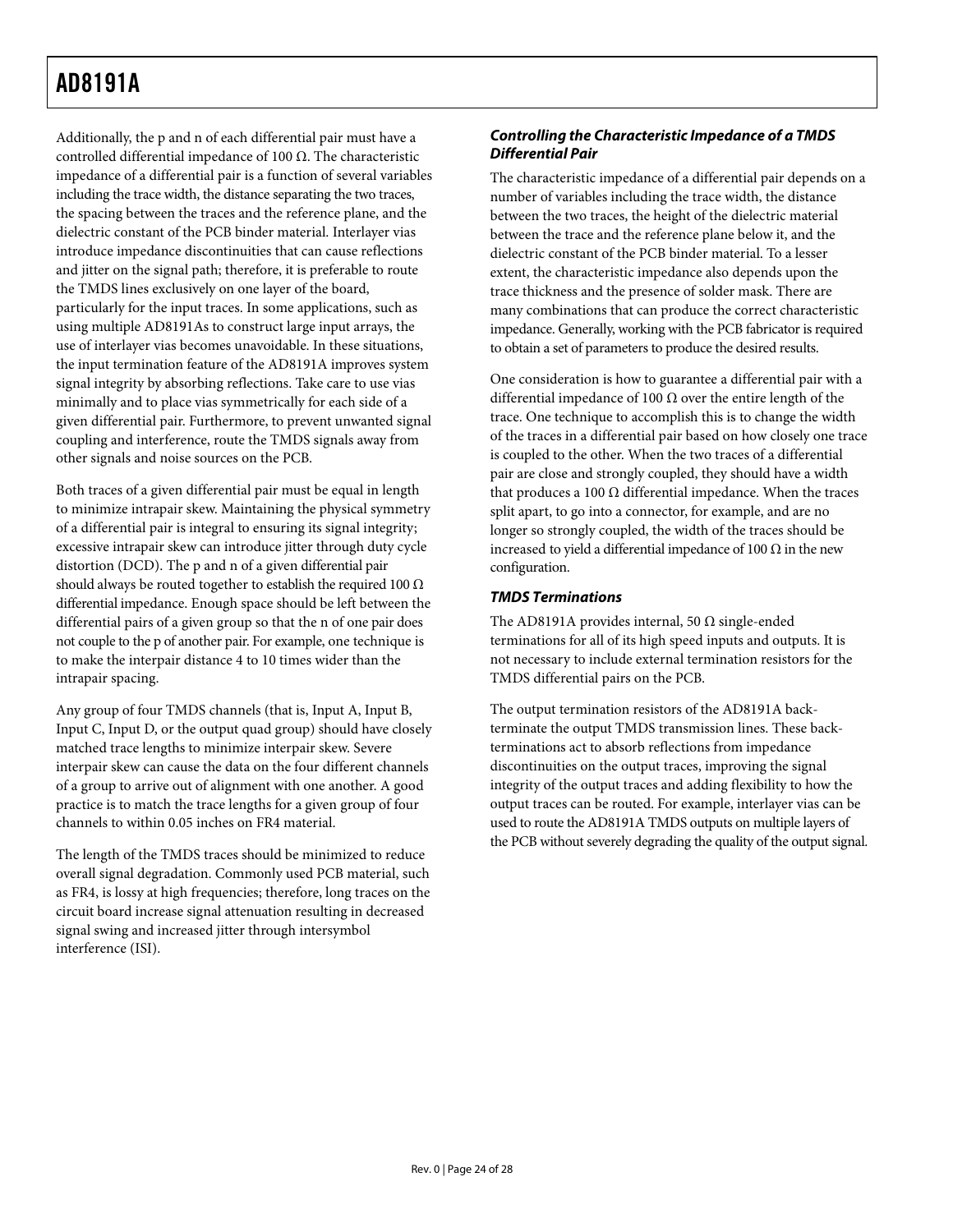#### **Ground Current Return**

In some applications, it can be necessary to invert the output pin order of the AD8191A, which requires a designer to route the TMDS traces on multiple layers of the PCB. When routing differential pairs on multiple layers, it is also necessary to reroute the corresponding reference plane to provide one continuous ground current return path for the differential signals. Standard plated through-hole vias are acceptable for both the TMDS traces and the reference plane. An example of this is illustrated in [Figure 32](#page-24-0).



Figure 32. Example Routing of Reference Plane

### <span id="page-24-1"></span><span id="page-24-0"></span>**Auxiliary Control Signals**

There are four single-ended control signals associated with each source or sink in an HDMI/DVI application: hot plug detect (HPD), consumer electronics control (CEC), and two display data channel (DDC) lines. The two signals on the DDC bus are SDA and SCL (serial data and serial clock, respectively). These four signals can be switched through the auxiliary bus of the AD8191A and do not need to be routed with the same strict considerations as the high speed TMDS signals.

In general, it is sufficient to route each auxiliary signal as a single-ended trace. These signals are not sensitive to impedance discontinuities, do not require a reference plane, and can be routed on multiple layers of the PCB. However, it is best to follow strict layout practices whenever possible to prevent the PCB design from affecting the overall application. The specific routing of the HPD, CEC, and DDC lines depends upon the application in which the AD8191A is being used.

For example, the maximum speed of signals present on the auxiliary lines is 100 kHz I<sup>2</sup>C data on the DDC lines; therefore, any layout that enables 100 kHz  $I<sup>2</sup>C$  to be passed over the DDC bus should suffice. The HDMI 1.2a specification, however, places a strict 50 pF limit on the amount of capacitance that can be measured on either SDA or SCL at the HDMI input connector. This 50 pF limit includes the HDMI connector, the PCB, and whatever capacitance is seen at the input of the AD8191A, or an equivalent receiver. There is a similar limit of 100 pF of input capacitance for the CEC line.

The parasitic capacitance of traces on a PCB increases with trace length. To help ensure that a design satisfies the HDMI specification, the length of the CEC and DDC lines on the PCB should be made as short as possible. Additionally, if there is a reference plane in the layer adjacent to the auxiliary traces in the PCB stackup, relieving or clearing out this reference plane directly under the auxiliary traces significantly decreases the amount of parasitic trace capacitance. An example of the board stackup is shown in [Figure 33.](#page-24-1)



Figure 33. Example Board Stackup

HPD is a dc signal presented by a sink to a source to indicate that the source EDID is available for reading. The placement of this signal is not critical, but it should be routed as directly as possible.

When the AD8191A is powered up, one set of the auxiliary inputs is passively routed to the outputs. In this state, the AD8191A looks like a 100  $\Omega$  resistor between the selected auxiliary inputs and the corresponding outputs, as illustrated in [Figure 27](#page-13-1). The AD8191A does not buffer the auxiliary signals; therefore, the input traces, output traces, and the connection through the AD8191A all must be considered when designing a PCB to meet HDMI/DVI specifications. The unselected auxiliary inputs of the AD8191A are placed into a high impedance mode when the device is powered up. To ensure that all of the auxiliary inputs of the AD8191A are in a high impedance mode when the device is powered off, it is necessary to power the AMUXVCC supply as illustrated in [Figure 28.](#page-13-2)

In contrast to the auxiliary signals, the AD8191A buffers the TMDS signals, allowing a PCB designer to layout the TMDS inputs independently of the outputs.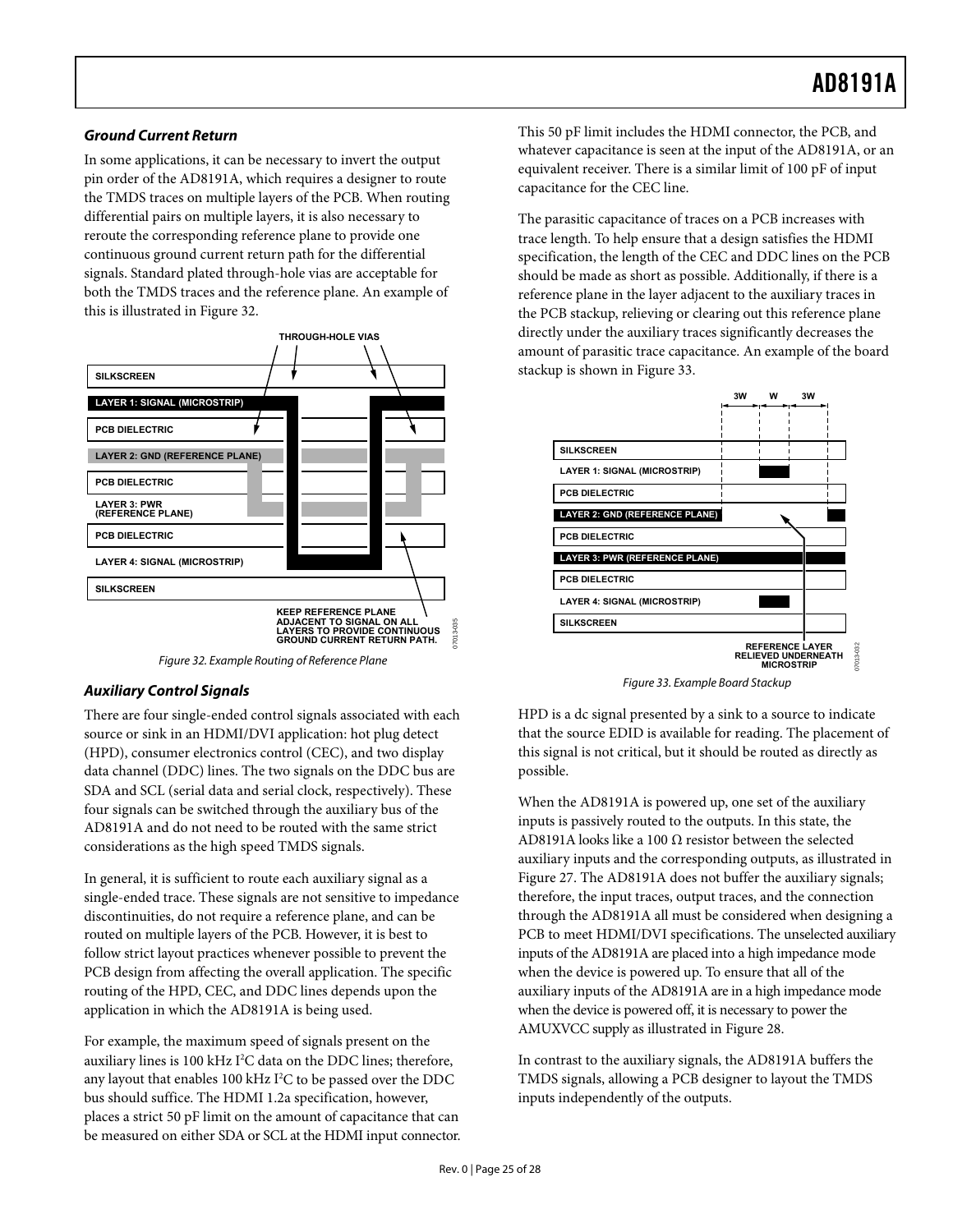### **Power Supplies**

The AD8191A has five separate power supplies referenced to two separate grounds. The supply/ground pairs are:

- AVCC/AVEE
- VTTI/AVEE
- VTTO/AVEE
- <span id="page-25-0"></span>• DVCC/DVEE
- AMUXVCC/DVEE

The AVCC/AVEE (3.3 V) and DVCC/DVEE (3.3 V) supplies power the core of the AD8191A. The VTTI/AVEE supply (3.3 V) powers the input termination (see [Figure 25](#page-12-1)). Similarly, the VTTO/AVEE supply (3.3 V) powers the output termination (see [Figure 26\)](#page-12-2). The AMUXVCC/DVEE supply (3.3 V to 5 V) powers the auxiliary multiplexer core and determines the maximum allowed voltage on the auxiliary lines. For example, if the DDC bus is using 5 V I<sup>2</sup>C, AMUXVCC should be connected to 5 V relative to DVEE.

In a typical application, all pins labeled AVEE or DVEE should be connected directly to ground. All pins labeled AVCC, DVCC, VTTI, or VTTO should be connected to 3.3 V, and Pin AMUXVCC tied to 5 V. The supplies can also be powered individually, but care must be taken to ensure that each stage of the AD8191A is powered correctly.

## **Power Supply Bypassing**

<span id="page-25-1"></span>The AD8191A requires minimal supply bypassing. When powering the supplies individually, place a 0.01 μF capacitor between each 3.3 V supply pin (AVCC, DVCC, VTTI, and VTTO) and ground to filter out supply noise. Generally, bypass capacitors should be placed near the power pins and should connect directly to the relevant supplies (without long intervening traces). For example, to improve the parasitic inductance of the power supply decoupling capacitors, minimize the trace length between capacitor landing pads and the vias, as shown in [Figure 34](#page-25-0).



Figure 34. Recommended Pad Outline for Bypass Capacitors

In applications where the AD8191A is powered by a single 3.3 V supply, it is recommended to use two reference supply planes and bypass the 3.3 V reference plane to the ground reference plane with one 220 pF capacitor, one 1000 pF capacitor, two 0.01 μF capacitors, and one 4.7 μF capacitor. The capacitors should via down directly to the supply planes and be placed within a few centimeters of the AD8191A. The AMUXVCC supply does not require additional bypassing. This bypassing scheme is illustrated in [Figure 35](#page-25-1).

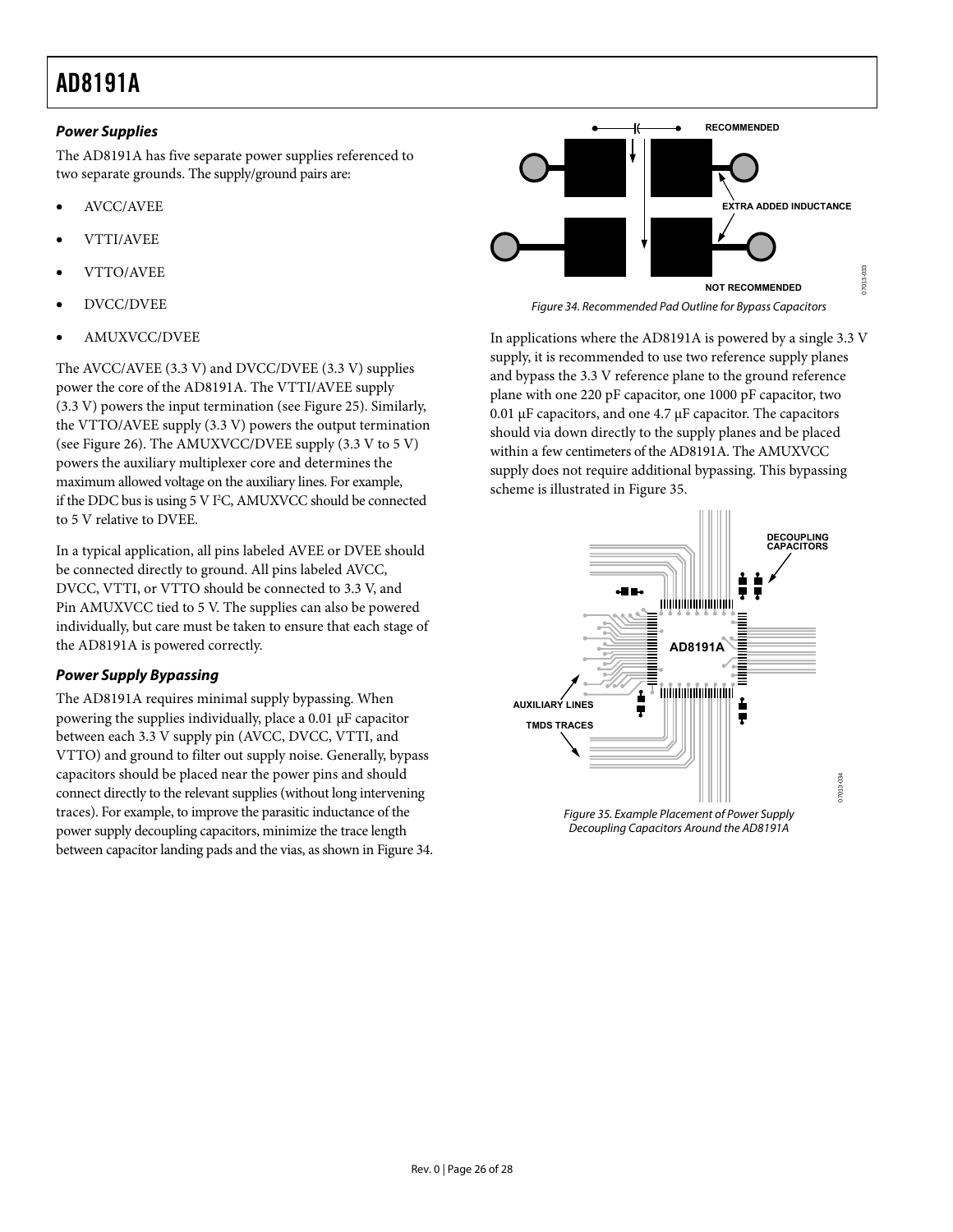## <span id="page-26-0"></span>OUTLINE DIMENSIONS



#### **ORDERING GUIDE**

<span id="page-26-1"></span>

| Model                         | <b>Temperature Range</b>           | <b>Package Description</b>                          | <b>Package Option</b> | Ordering Quantity |
|-------------------------------|------------------------------------|-----------------------------------------------------|-----------------------|-------------------|
| AD8191AASTZ <sup>1</sup>      | $-40^{\circ}$ C to $+85^{\circ}$ C | 100-Lead Low Profile Quad Flat Package [LQFP]       | ST-100                |                   |
| AD8191AASTZ-RL1               | $-40^{\circ}$ C to $+85^{\circ}$ C | 100-Lead Low Profile Quad Flat Package [LQFP], Reel | ST-100                | 1,000             |
| $AD8191A$ -EVALZ <sup>1</sup> |                                    | Evaluation Board                                    |                       |                   |

1 Z = RoHS Compliant Part.